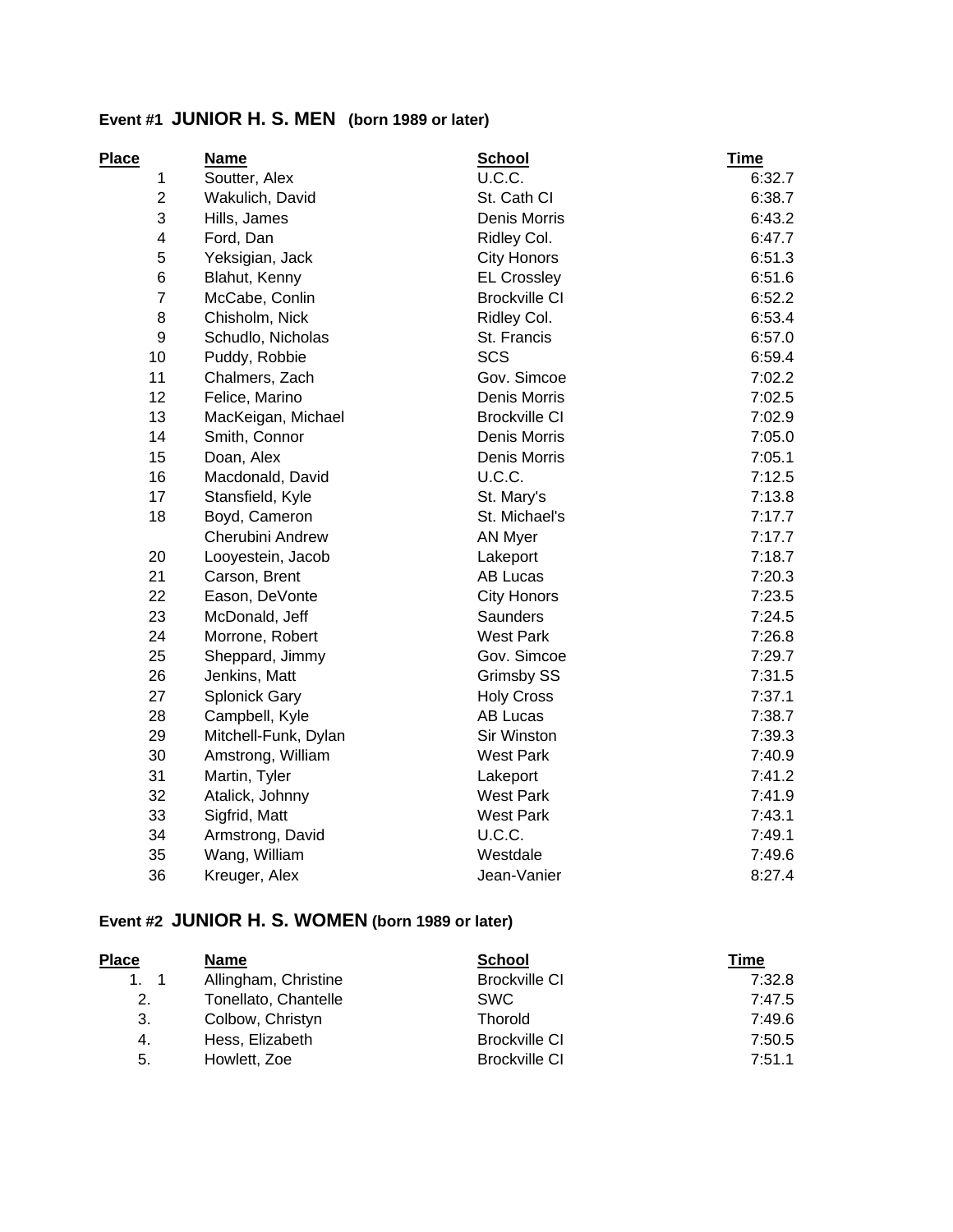| 6.  | Bruch, Katie           | Notre Dame          | 7:56.2 |
|-----|------------------------|---------------------|--------|
| 7.  | Copson, Cheryl         | <b>Adam Scott</b>   | 7:57.9 |
| 8.  | Blackburn, Helen       | Gov. Simcoe         | 7:58.4 |
| 9.  | Horvat, Kayla          | <b>Holy Trinity</b> | 7:58.6 |
| 10. | DiCosimo, Lindsay      | St. Paul            | 8:00.3 |
| 11. | <b>Bayley Megan</b>    | Gov. Simcoe         | 8:01.1 |
| 12. | Pacinelli, Lauren      | Mercyhurst Prep.    | 8:05.3 |
| 13. | Sheahan, Karli         | St. Francis         | 8:05.4 |
| 14. | Rozman Jessica         | <b>Holy Cross</b>   | 8:08.0 |
| 15. | Halycia, Nila          | Gov. Simcoe         | 8:10.7 |
| 16. | Mikalajewski, Karoline | Eden HS             | 8:11.4 |
| 17. | Lang, Sonya            | Adam Scott          | 8:12.5 |
|     | Sheenan, Kristie       | Notre Dame          | 8:12.5 |
| 19. | Romano, Gemma          | Adam Scott          | 8:13.8 |
| 20. | Henry, Jilliam         | Eden HS             | 8:14.0 |
| 21. | Ball, Alison           | London Central      | 8:15.2 |
| 22. | Nuta, Raluca           | Westdale            | 8:19.7 |
| 23. | Schreinert, Olivia     | South Sec.          | 8:20.0 |
| 24. | Bowslaugh, Bronwyn     | Lakeport            | 8:22.6 |
| 25. | Burgio, Mary Katherine | <b>City Honors</b>  | 8:24.2 |
| 26. | Damoiseaux, Elise      | St. Christopher     | 8:25.7 |
| 27. | DellaSmirra, Amanda    | Notre Dame          | 8:25.8 |
| 28. | Fisher, Julia          | <b>City Honors</b>  | 8:26.5 |
| 29. | Jennings, Jesseca      | Niagara Dist.       | 8:27.1 |
| 30. | Bartlett, Denice       | AB Lucas            | 8:27.3 |
| 31. | Biddlecombe, Christine | <b>City Honors</b>  | 8:27.5 |
| 32. | Mowder, Steph          | Sir Winston         | 8:28.7 |
| 33. | Gravelle, Christina    | Denis Morris        | 8:29.2 |
| 34. | Gauthier, Sarah        | Westdale            | 8:29.5 |
| 35. | Edsall, Shari          | <b>EL Crossley</b>  | 8:32.4 |
| 36. | Andrews, Taylor        | St. Andrews         | 8:32.6 |
| 37. | Phelps, Brittany       | <b>Sir Winston</b>  | 8:34.2 |
| 38. | Fleming, Maggie        | Nardin Acad.        | 8:35.1 |
| 39. | Mitchell Brandi        | <b>West Park</b>    | 8:37.4 |
| 40. | LeLay, Samantha        | Jean-Vanier         | 8:38.8 |
| 41. | MacKinley, Julia       | London Central      | 8:38.9 |
| 42. | Wilson, Courtney       | Denis Morris        | 8:39.4 |
| 43. | MacDonald, Kaitlyn     | St. Francis         | 8:40.0 |
| 44. | Kim, Karen             | Sir Winston         | 8:41.1 |
| 45. | Hoeltzenbein, Laura    | St. Christopher     | 8:46.1 |
| 46. | Cowal, Lindsay         | Denis Morris        | 8:46.4 |
| 47. | Schram, Alanna         | <b>Sir Winston</b>  | 8:46.8 |
| 48. | Copley, Sarah          | Saunders            | 8:49.0 |
| 49. | Wall Stephen           | Sir Winston         | 8:50.3 |
| 50. | Went, Ellen            | Ridley Col.         | 8:51.2 |
| 51. | Vanbrenk, Brandi       | Saunders            | 8:51.5 |
| 52. | Crandall, Jess         | Grimsby SS          | 8:52.0 |
| 53. | Sinha, Jessica         | Westdale            | 8:54.2 |
| 54. | Morrison, Stephanie    | <b>AB Lucas</b>     | 8:56.1 |
| 55. | Martin, Erika          | Sir Winston         | 8:57.5 |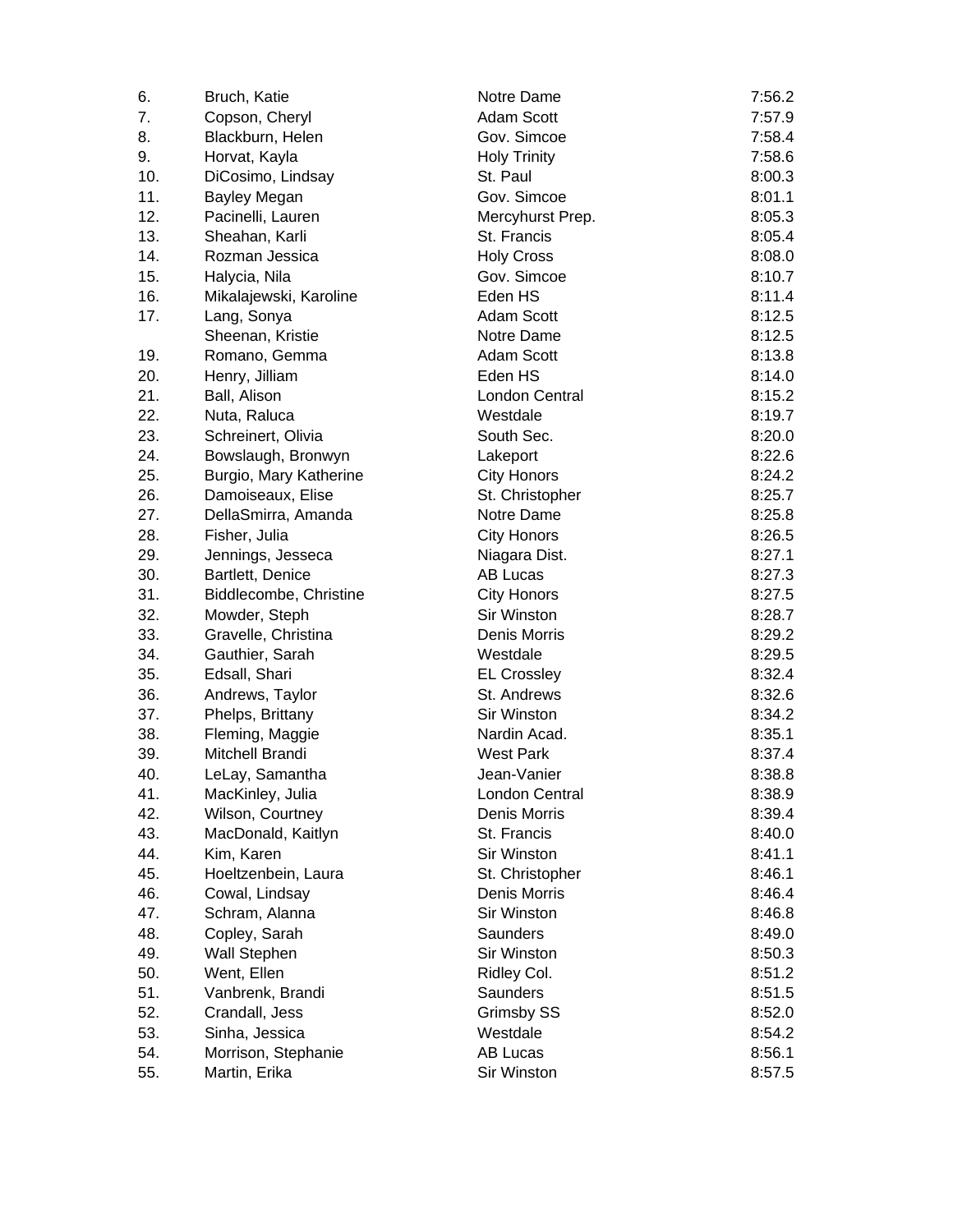| 56. | O'Rourke, Cathleen  | Grimsby SS         | 9:08.9 |
|-----|---------------------|--------------------|--------|
| 57. | Jensen, Hannah      | <b>City Honors</b> | 9:11.1 |
| 58. | Antonio, Rachel     | St. Francis        | 9:11.3 |
| 59. | Westgate, Leah      | London Central     | 9:16.0 |
| 60. | Morneau, Morgan     | Gov. Simcoe        | 9:30.6 |
| 61. | Shobbar, Anah       | Sir Winston        | 9:31.0 |
| 62. | Zapotachny, Jillian | Westdale           | 9:35.8 |
| 63. | Harris, Karen       | Gov. Simcoe        | 9:39.2 |

#### **Event #3 JUNIOR H.S. 150 lbs. MEN**

| Place            | <b>Name</b>             | <b>School</b>        | <b>Time</b> |
|------------------|-------------------------|----------------------|-------------|
| 1                | McKenzie, Alex          | <b>Brockville CI</b> | 6:57.8      |
| $\overline{2}$   | VanVliet, Eric          | <b>Brockville CI</b> | 7:08.8      |
| 3                | McKeegan, Cameron       | <b>Holy Cross</b>    | 7:13.3      |
| 4                | Keanne, Peter           | <b>Brockville CI</b> | 7:16.0      |
| 5                | Anstruther, Kevin       | St. Paul             | 7:20.2      |
| 6                | Friesen, Russell        | Gov. Simcoe          | 7:21.5      |
|                  | Thorpe, Andrew          | Ridley Col.          | 7:21.5      |
| 8                | Bourne, Donnie          | Oakridge             | 7:22.8      |
| $\boldsymbol{9}$ | <b>Jackiewicz Peter</b> | Anmyer               | 7:24.7      |
| 10               | Carr, Andrew            | Gov. Simcoe          | 7:27.8      |
| 11               | Kostiw, Mark            | Iroquois Ridge       | 7:28.0      |
| 12               | Sabour, Camron          | Glebe CI             | 7:28.1      |
| 13               | Lingard, Andrew         | Ridley Col.          | 7:29.0      |
| 14               | Craig-Pettem, Steve     | <b>Brockville CI</b> | 7:32.5      |
| 15               | Salas, Ricardo          | Ridley Col.          | 7:33.0      |
| 16               | Peters, Michael         | St. Paul             | 7:33.4      |
| 17               | Coletto, Dylan          | Grimsby SS           | 7:33.7      |
| 18               | Sennock, Dave           | Gov. Simcoe          | 7:35.1      |
| 19               | Campbell, Tim           | <b>Holy Cross</b>    | 7:36.1      |
| 20               | Strum, Ryan             | Ridley Col.          | 7:38.0      |
| 21               | Parker, Caleb           | Sir Winston          | 7:38.4      |
| 22               | Snelgrove, Peter        | <b>Brockville CI</b> | 7:40.0      |
| 23               | Woelfl, Eric            | Gov. Simcoe          | 7:40.1      |
| 24               | McLean-Bannon, Cameron  | Tecumseh             | 7:40.2      |
| 25               | Spironello, Dean        | St. Paul             | 7:41.0      |
| 26               | Blau, Mitch             | Westdale             | 7:41.1      |
| 27               | Grosssi, Matthew        | Denis Morris         | 7:41.8      |
| 28               | Roussel, Cooper         | <b>City Honors</b>   | 7:41.9      |
| 29               | Sulatyky, Brian         | Gov. Simcoe          | 7:42.1      |
| 30               | Van Oosten, Brad        | <b>Holy Cross</b>    | 7:42.8      |
| 31               | Robbins, Aaron          | <b>EL Crossley</b>   | 7:43.2      |
| 32               | Neary, Jack             | Mentor Col.          | 7:44.2      |
| 33               | Cole, Richard           | <b>AN Myer</b>       | 7:44.3      |
| 34               | Ingraham, Devaan        | <b>EL Crossley</b>   | 7:44.9      |
| 35               | Lariviere, David        | Westdale             | 7:45.4      |
| 36               | Beukema, Stephen        | Denis Morris         | 7:45.9      |
| 37               | Koabel, Shane           | Jean-Vanier          | 7:46.1      |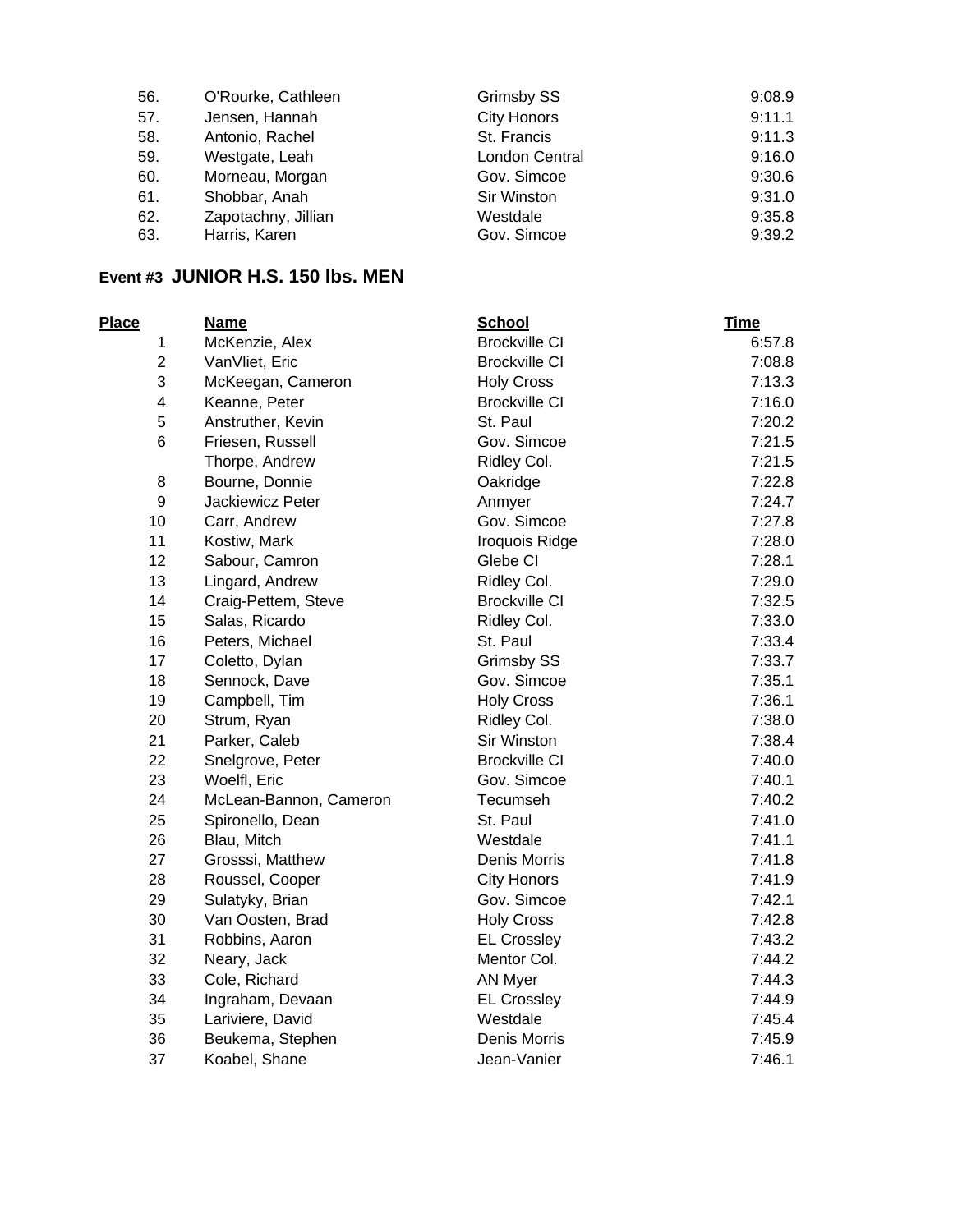| 38 | Lamarre, Michael   | Notre Dame           | 7:47.9 |
|----|--------------------|----------------------|--------|
| 39 | Page, Matt         | Lorne Park           | 7:48.2 |
| 40 | Elliott, Keil      | <b>West Park</b>     | 7:49.6 |
| 41 | Neeson, Dean       | Lakeport             | 7:49.7 |
| 42 | Hilborn, Kevin     | <b>Brockville CI</b> | 7:50.3 |
| 43 | Holderney, Mike    | <b>West Park</b>     | 7:51.1 |
| 44 | Diplock, Kyle      | <b>EL Crossley</b>   | 7:53.3 |
| 45 | Ho, Dennis         | AB Lucas             | 7:53.4 |
|    | Smith, Joshua      | Saunders             | 7:53.4 |
| 47 | Beaudry, Kyle      | Lakeport             | 7:53.9 |
| 48 | Prince, Adrian     | <b>West Park</b>     | 7:55.5 |
| 49 | Machesney, Cory    | <b>EL Crossley</b>   | 7:56.3 |
| 50 | Connell, Patrick   | St. Mary's           | 7:56.4 |
| 51 | Zegers, Alex       | Sir Winston          | 7:57.7 |
| 52 | Caldwell, Fraser   | Westdale             | 7:58.0 |
| 53 | Heidebrecht, Juris | Lakeport             | 7:58.6 |
| 54 | Graham, Evan       | St. Paul             | 7:58.7 |
| 55 | Lei, Yang          | Westdale             | 7:59.2 |
| 56 | Burtnik, Jordan    | St. Francis          | 8:00.9 |
| 57 | Cassidy, Ryan      | West Park            | 8:00.9 |
| 58 | Dick, Maxwell      | St. Francis          | 8:03.0 |
| 59 | Fenwick, Colin     | <b>West Park</b>     | 8:04.1 |
| 60 | Desrochers, Justin | Jean-Vanier          | 8:04.6 |
|    | Kurleba, Nick      | Sir Winston          | 8:04.6 |
| 62 | Scriven, Michael   | <b>West Park</b>     | 8:04.8 |
| 63 | Komar, Nikolai     | Lakeport             | 8:04.9 |
| 64 | Cosby, Liam        | <b>West Park</b>     | 8:06.3 |
| 65 | Solomon, Jacob     | Sir Winston          | 8:06.4 |
| 66 | Rivers, Patrick    | <b>West Park</b>     | 8:06.5 |
| 67 | Lihou, Cameron     | <b>West Park</b>     | 8:07.2 |
| 68 | Connell, Jeremy    | St. Mary's           | 8:08.0 |
| 69 | O'Neill, Braeden   | Gov. Simcoe          | 8:08.5 |
| 70 | Andreoli, Jonathan | Jean-Vanier          | 8:10.4 |
| 71 | Schenck, Graham    | St. Francis          | 8:10.7 |
| 72 | Dekker, Jesse      | West Park            | 8:10.9 |
| 73 | Woods, Paul        | St. Francis          | 8:14.3 |
| 74 | Bosse, Kevin       | Notre Dame           | 8:16.0 |
| 75 | Green, Matthew     | Sir Winston          | 8:18.1 |
| 75 | Burgess, Stuart    | <b>City Honors</b>   | 8:18.5 |
| 76 | MacDougall, Craig  | St. Francis          | 8:18.7 |
| 77 | Sonke, Eric        | St. Francis          | 8:22.2 |
| 78 | Hall, Thomas       | Lakeport             | 8:24.1 |
| 79 | Hudlicky, Jason    | Ridley Col.          | 8:26.5 |
| 80 | Cooper, Jeremy     | Niagara Dist.        | 8:26.7 |
| 81 | Shishkov, Victor   | Lorne Park           | 8:27.2 |
| 82 | Cheng Oiu, Liang   | Westdale             | 8:30.5 |
| 83 | Riordon, Grayson   | St. Francis          | 8:31.1 |
| 84 | Green, Bryan       | Sir Winston          | 8:31.9 |
| 85 | Herzog, lan        | Sir Winston          | 8:32.0 |
| 86 | Vanderhout, Mark   | St. Francis          | 8:32.2 |
|    |                    |                      |        |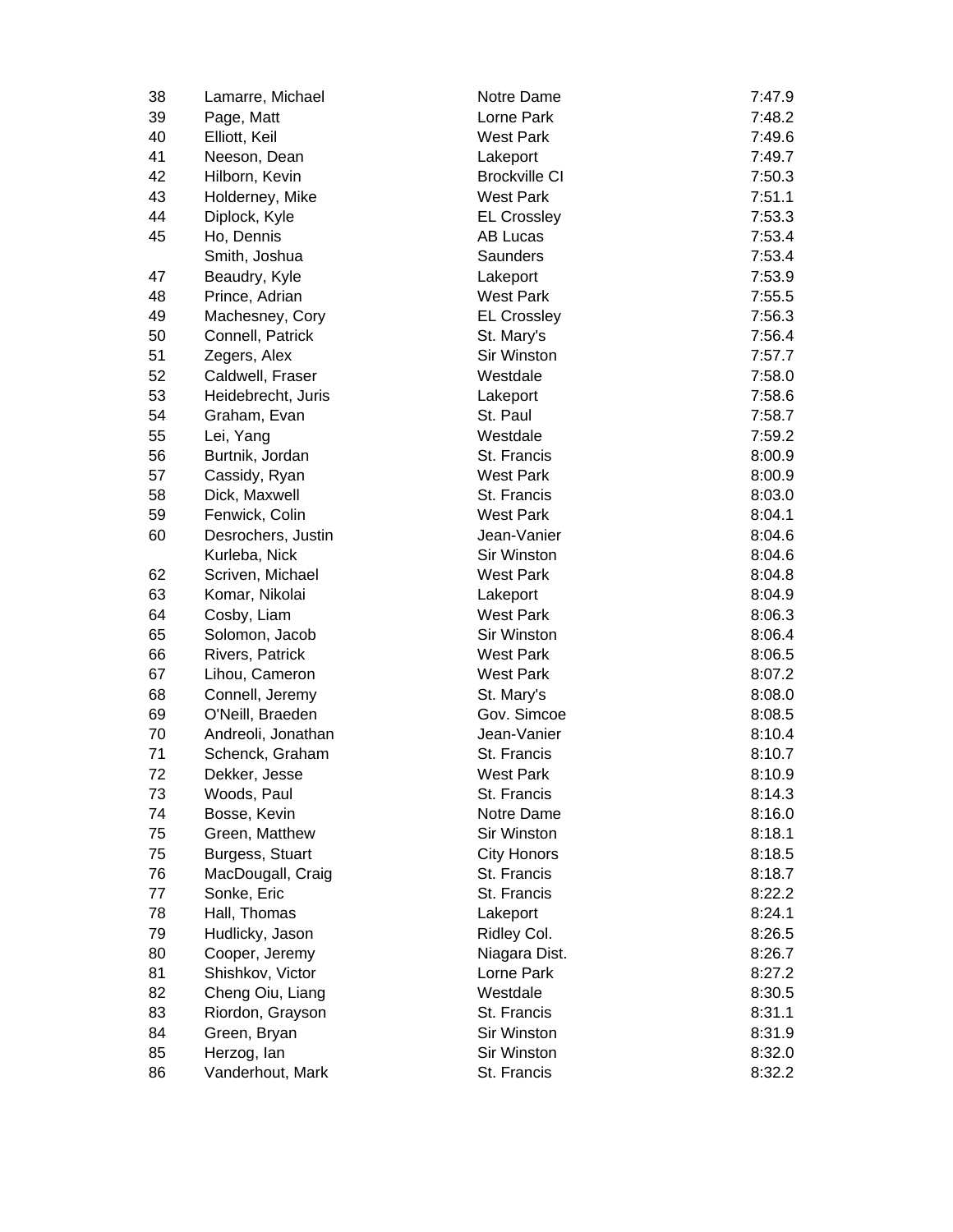| Breukelman, Christian | Ridley Col.        | 8:33.3 |
|-----------------------|--------------------|--------|
| Rosario, Mac          | St. Mary's         | 8:36.8 |
| McGeorge, Cody        | <b>EL Crossley</b> | 8:40.0 |
| Keen, Josh            | Gov. Simcoe        | 8:41.4 |
| Pupo, Graham          | <b>EL Crossley</b> | 8:43.0 |
| McMenamin, Marc       | St. Francis        | 8:45.5 |
| Elsheikn, Rayad       | West Park          | 8:49.1 |
| Wakuliuk, Kevin       | Notre Dame         | 9:11.4 |
| Momot, Nicholas       | Notre Dame         | 9:18.0 |
| Zamai, Claudio        | St. Francis        | 9:36.8 |
| Munnol, Marish        | <b>EL Crossley</b> | 9:39.1 |
| Brickman, Ryan        | <b>West Park</b>   | DNF    |
|                       |                    |        |

# **Event #4 JUNIOR H.S. 165 lbs. MEN**

| <b>Place</b>     | <b>Name</b>        | <b>School</b>        | <b>Time</b> |
|------------------|--------------------|----------------------|-------------|
| 1                | Taylor, Stuart     | <b>Brockville CI</b> | 6:52.9      |
| $\overline{2}$   | Jones, Matt        | St. Mary's           | 7:00.3      |
| 3                | Browne, James      | U.C.C.               | 7:00.4      |
| 4                | Lautenbach, Justin | <b>West Park</b>     | 7:00.6      |
| 5                | Layard, Sam        | Westdale             | 7:05.8      |
| 6                | Heighway, Brent    | London Central       | 7:06.0      |
| $\overline{7}$   | Coletto Sylas      | <b>Grimsby SS</b>    | 7:06.7      |
| 8                | Vogelsang, Paul    | <b>City Honors</b>   | 7:09.9      |
| $\boldsymbol{9}$ | Gartner, Peter     | <b>City Honors</b>   | 7:10.0      |
| 10               | Draskovic, Tom     | Mercyhurst Prep      | 7:11.0      |
| 11               | Layfield, Kory     | <b>West Park</b>     | 7:13.0      |
| 12               | Fisher, Michael    | Gov. Simcoe          | 7:13.7      |
| 13               | Olesen, Nathan     | <b>Grimsby SS</b>    | 7:16.5      |
| 14               | Plesko, Daniel     | Fr. Redmond HS       | 7:17.5      |
| 15               | Bath, Justin       | <b>EL Crossley</b>   | 7:19.3      |
| 16               | Fast, John         | Denis Morris         | 7:22.2      |
| 17               | Kohut, Stephen     | <b>Denis Morris</b>  | 7:22.5      |
| 18               | Hudson, Chuck      | <b>Beal SS</b>       | 7:23.1      |
| 19               | Kirkey, Jason      | <b>AN Myer</b>       | 7:23.8      |
| 20               | Secord, Jamie      | Lakeport             | 7:23.9      |
| 21               | Hughes, James      | <b>EL Crossley</b>   | 7:27.2      |
| 22               | Cushnie, Ben       | <b>EL Crossley</b>   | 7:27.7      |
| 23               | Diplock, Tyler     | <b>EL Crossley</b>   | 7:29.2      |
| 24               | James, Kris        | <b>Brockville CI</b> | 7:29.3      |
| 25               | Postman, David     | Eden HS              | 7:29.5      |
| 26               | Wanek-Walsh, Shaun | Westdale             | 7:33.1      |
| 27               | Bayer, Lawrence    | <b>Holy Cross</b>    | 7:35.0      |
| 28               | Vriens, Matthew    | Eden HS              | 7:35.0      |
| 30               | Michaloiwicz, Adam | <b>EL Crossley</b>   | 7:41.0      |
| 31               | Grose, Max         | <b>City Honors</b>   | 7:41.2      |
| 32               | Coxen, Jordan      | Lakeport             | 7:41.5      |
| 33               | Rosenkranz, Eric   | St. Paul             | 7:45.7      |
| 34               | Merrill, Joshua    | Denis Morris         | 7:46.2      |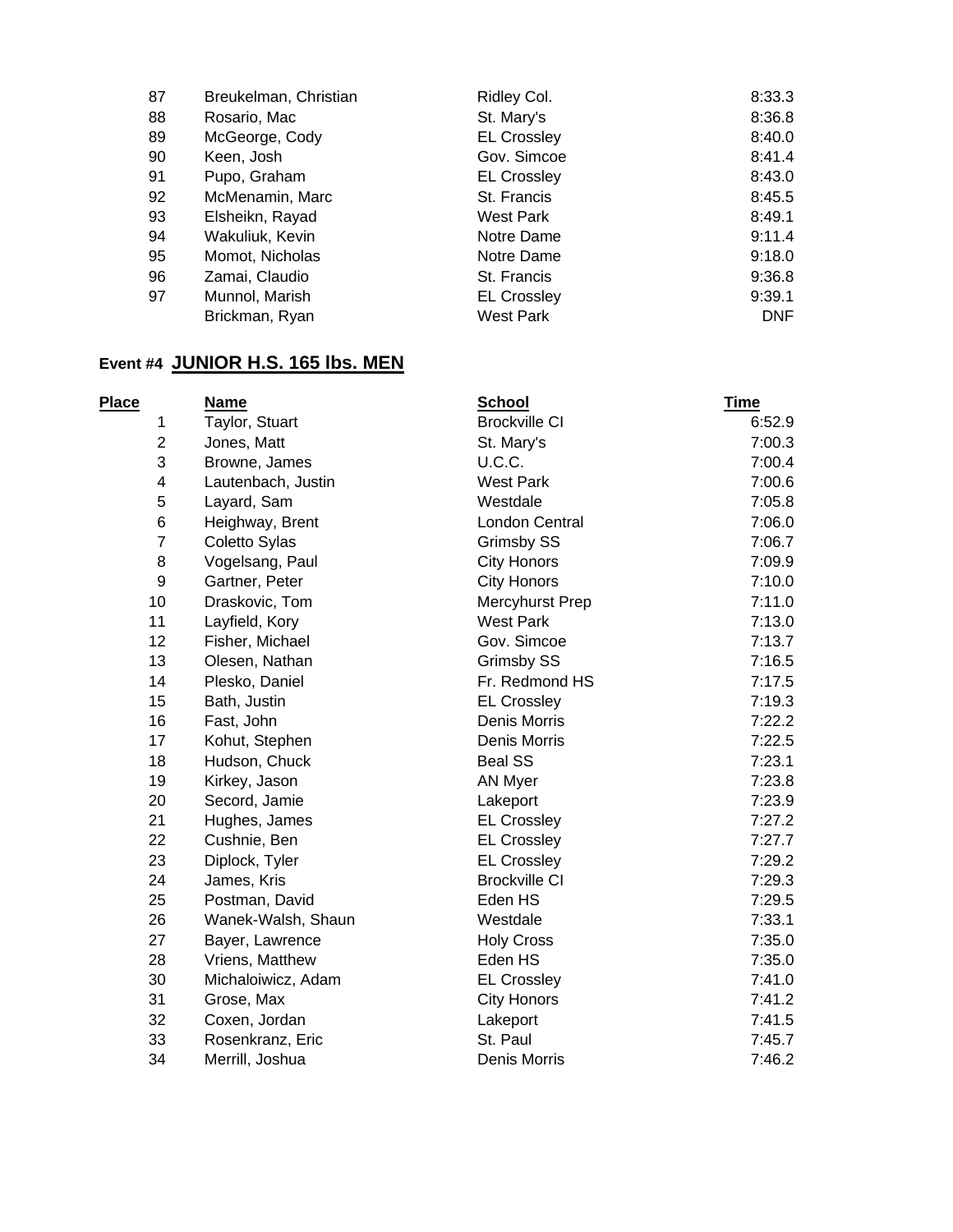| -35 | Townsend, Scott  | Saunders     | 7:46.8 |
|-----|------------------|--------------|--------|
| -36 | Macpherson, Evan | Ridley Col.  | 7:47.2 |
| -37 | Ko. Ted          | Ridley Col.  | 7:49.4 |
| -38 | Paolone, Paul    | Denis Morris | 8:02.1 |
| -39 | Martineck, Mike  | City Honors  | 8:16.4 |

### **Event #5 JUNIOR H.S. 135 lbs. WOMEN**

| Place                   | <b>Name</b>         | <b>School</b>         | <b>Time</b> |
|-------------------------|---------------------|-----------------------|-------------|
| 1                       | Sisler, Laurel      | Sir Winston           | 7:49.0      |
| $\overline{\mathbf{c}}$ | Dorian, Katie       | <b>Branksome Hall</b> | 7:59.9      |
| 3                       | Bak, Briah          | <b>Brockville CI</b>  | 8:05.6      |
| 4                       | Meiklejohn, Alex    | <b>Branksome Hall</b> | 8:07.0      |
| 5                       | Rappatoni, Amy      | <b>EL Crossley</b>    | 8:07.5      |
| 6                       | Karl, Taryn         | St. Mary's            | 8:08.8      |
| $\overline{7}$          | Tierney, Colleen    | Mentor Col.           | 8:10.9      |
| 8                       | Sheehan, Emma       | Denis Morris          | 8:11.2      |
| 9                       | Zaguire, Felicia    | Sir Winston           | 8:11.7      |
| 10                      | Schwarze, Chelsea   | <b>Brockville CI</b>  | 8:12.1      |
| 11                      | Foster, Emily       | Ridley Col.           | 8:14.9      |
| 12                      | Burke, Jenna        | <b>EL Crossley</b>    | 8:15.0      |
| 13                      | Flynn, Rachel       | Denis Morris          | 8:15.3      |
| 14                      | Dougher, Meghan     | Nardin Acad.          | 8:16.2      |
| 15                      | Stansfield, Jessica | St. Mary's            | 8:16.6      |
| 16                      | LaLonde, Liz        | Nardin Acad.          | 8:17.8      |
| 17                      | Boon, Nicole        | <b>AB Lucas</b>       | 8:21.4      |
| 18                      | Lewis, Phoebe       | <b>Brockville CI</b>  | 8:23.0      |
| 19                      | McLean, Amy         | Oakridge              | 8:23.9      |
| 20                      | Anthes, Fiona       | Sir Winston           | 8:25.2      |
| 21                      | Gilbert, Rebecca    | Grimsby SS            | 8:26.4      |
| 22                      | Stewart, Jayne      | Eden HS               | 8:26.8      |
| 23                      | Primeau, Chantal    | Ridley Col.           | 8:30.6      |
| 24                      | Shynal, Jesse       | <b>West Park</b>      | 8:30.9      |
| 25                      | Szwarc, Chantal     | St. Mary's            | 8:31.4      |
| 26                      | Gervais, Sapphyre   | Sir Winston           | 8:33.5      |
| 27                      | Tymoszewicz, Alicia | Gov. Simcoe           | 8:34.2      |
| 28                      | Crawford, Erin      | <b>City Honors</b>    | 8:34.4      |
| 29                      | Brusdeilins, Kailee | St. Paul              | 8:35.1      |
| 30                      | McDonnell, Taryn    | <b>City Honors</b>    | 8:35.3      |
| 31                      | Moeller, Emily      | St. Mary's            | 8:35.5      |
| 32                      | Calderwood, Hannah  | <b>EL Crossley</b>    | 8:36.3      |
| 33                      | Corolis, Brittany   | Ridley Col.           | 8:37.4      |
| 34                      | Hipwell, Kristen    | <b>Saunders</b>       | 8:37.8      |
| 35                      | Brown, Charlotte    | Gov. Simcoe           | 8:38.7      |
| 36                      | Richardson, Emily   | AB Lucas              | 8:39.0      |
| 37                      | Wiens, Elizabeth    | Eden HS               | 8:39.2      |
| 38                      | Whitwell, Jennifer  | Denis Morris          | 8:39.5      |
| 39                      | Arcuri, Patricia    | St. Paul              | 8:39.9      |
| 40                      | Kocsis, Leah        | Ridley Col.           | 8:40.4      |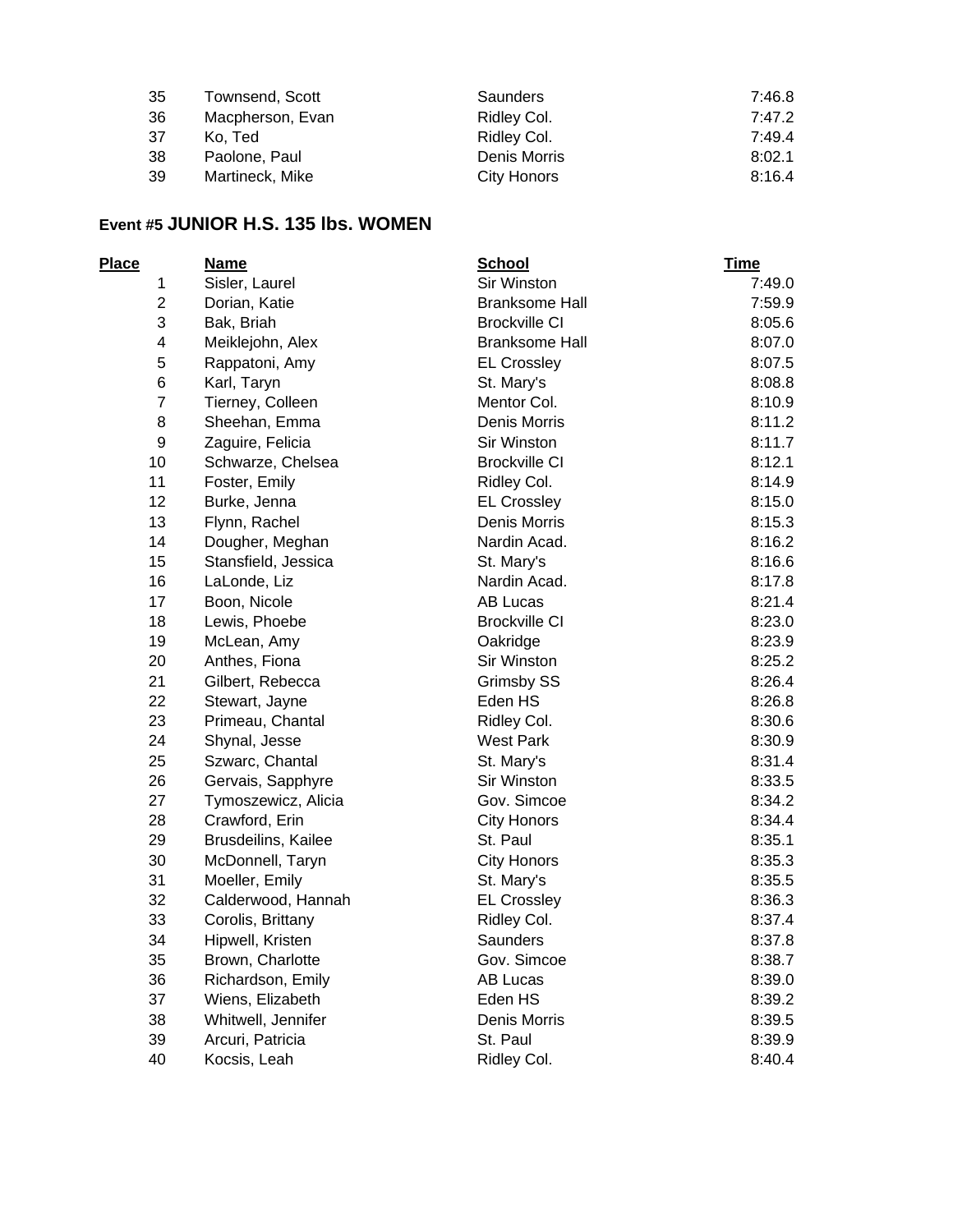| 41 | Nagle, Eryn                 | Nardin Acad.          | 8:41.1 |
|----|-----------------------------|-----------------------|--------|
| 42 | Kordos, Julie               | Denis Morris          | 8:41.4 |
| 43 | Murphy, Shannon             | St. Francis-Mississ.  | 8:41.9 |
| 44 | Bellows, Erin               | <b>West Park</b>      | 8:42.1 |
| 45 | Tymczyozyn, Laryssa         | Sir Winston           | 8:42.3 |
| 46 | Fernandez, Nahielly         | Sir Winston           | 8:42.9 |
| 47 | Mychailyshyn, Makianna      | St. Mary's            | 8:43.8 |
| 48 | Fernandez-Blance, Katherine | Ridley Col.           | 8:44.0 |
| 49 | Cain, Sarah                 | AN Myer               | 8:44.3 |
| 50 | Cilliers, Pippa             | Westdale              | 8:44.5 |
| 51 | Hunter, Lauren              | Sir Winston           | 8:44.6 |
| 52 | Bohusz, Emily               | <b>Brockville CI</b>  | 8:45.1 |
| 53 | Michaud, Marie              | <b>West Park</b>      | 8:46.9 |
| 54 | Gouthier, Michelle          | Westdale              | 8:47.1 |
| 55 | Tulczynska, Anna            | St. Mary's            | 8:47.3 |
| 56 | Kempster, Briddget          | Oakridge              | 8:47.4 |
| 57 | Cort, Dale                  | Denis Morris          | 8:47.6 |
| 58 | Mueller, Katie              | Niagara Dist.         | 8:47.8 |
| 59 | Byskov, Kate                | Sir Winston           | 8:48.4 |
| 60 | Kent, Samantha              | St. Francis           | 8:48.6 |
| 61 | Auld, Brooke                | Ridley Col.           | 8:48.7 |
|    | Wojcik, Nicole              | St. Mary's            | 8:48.7 |
| 63 | Kritzinger, Morgan          | Ridley Col.           | 8:49.4 |
| 64 | Yee, Sarah                  | Sir Winston           | 8:49.5 |
| 65 | Kelly, Sydnee               | <b>Brockville CI</b>  | 8:49.6 |
| 66 | Chan, Lauren                | Saunders              | 8:50.2 |
| 67 | Oldenhof, Macall            | Oakridge              | 8:50.7 |
| 68 | O'Connor, Erin              | <b>Brockville CI</b>  | 8:52.2 |
|    | West, Jessica               | St. Francis           | 8:52.2 |
| 70 | Gilman, Enny                | <b>City Honors</b>    | 8:52.6 |
| 71 | Zubrikas, Lindsay           | St. Francis           | 8:53.0 |
| 72 | O'Brien, Jennifer           | Westdale              | 8:53.1 |
| 73 | Bertens, Amanda             | Saunders              | 8:53.3 |
| 74 | Renner, Rachel              | Denis Morris          | 8:53.6 |
| 75 | Bill, Jessica               | St. Mary's            | 8:55.8 |
|    | McKeen, Meg                 | <b>EL Crossley</b>    | 8:55.8 |
| 77 | Lawrence, Samantha          | Westdale              | 8:56.2 |
| 78 | Hughes, Monica              | <b>EL Crossley</b>    | 8:56.8 |
| 79 | Vallis, Michelle            | <b>Saunders</b>       | 8:58.4 |
| 80 | <b>Martin Kelsey</b>        | Gov. Simcoe           | 8:58.5 |
| 81 | Haggens, Hilary             | <b>EL Crossley</b>    | 8:59.2 |
| 82 | Dixon, Katie                | <b>AN Myer</b>        | 8:59.3 |
| 83 | Long, Geneva                | <b>Branksome Hall</b> | 9:00.2 |
| 84 | Clarke, Ali                 | Westdale              | 9:02.8 |
|    | Sheehan, Alison             | Denis Morris          | 9:02.8 |
| 86 | Gillis, Carolyn             | AN Myer               | 9:03.4 |
| 87 | Stark, Jill                 | <b>EL Crossley</b>    | 9:04.2 |
| 88 | Davis, Laura                | Westdale              | 9:04.3 |
| 89 | Broker, Amy                 | Westdale              | 9:04.4 |
| 90 | Chan, Kelsey                | Saunders              | 9:04.6 |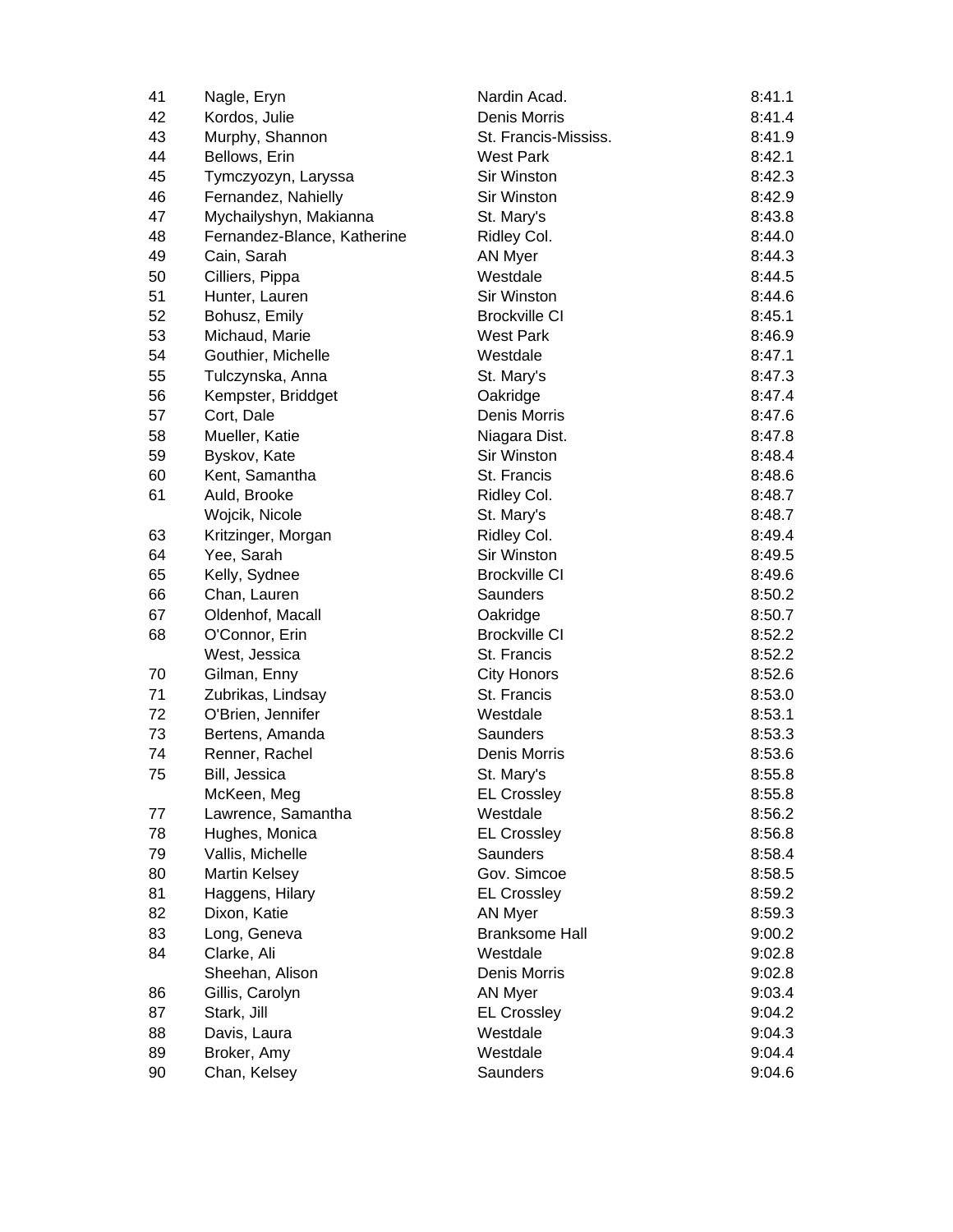| 91  | Wilson, Emma          | St. Francis        | 9:05.9  |
|-----|-----------------------|--------------------|---------|
| 92  | Dixon, Jillian        | <b>EL Crossley</b> | 9:06.0  |
| 93  | Dumas, Rachel         | Denis Morris       | 9:06.4  |
| 94  | Baxter, Alice         | Ridley Col.        | 9:06.8  |
| 95  | Jones, Natalie        | Niagara Dist.      | 9:08.2  |
| 96  | Herron, Sarah         | St. Mary's         | 9:08.7  |
|     | Sawula, Anne-Marie    | <b>EL Crossley</b> | 9:08.7  |
| 98  | Reaman, Liz           | St. Francis        | 9:09.0  |
| 99  | Fratschko, Christina  | Oakridge           | 9:09.3  |
| 100 | Palmer, Melissa       | Saunders           | 9:10.7  |
| 101 | Mowbray, LeeAnn       | Jean-Vanier        | 9:11.0  |
|     | Weber, Tani           | Westdale           | 9:11.0  |
| 103 | Holderney, Susy       | West Park          | 9:11.7  |
| 104 | Rockwell, Alethea     | Westdale           | 9:13.6  |
| 105 | Walton, Emma          | Gov. Simcoe        | 9:13.8  |
| 106 | Ferrusi, Katlyn       | Notre Dame         | 9:14.1  |
| 107 | Ryder, Verity         | Grimsby SS         | 9:16.4  |
| 108 | Walters, Erin         | St. Mary's         | 9:16.5  |
| 109 | Kim, Yuri             | Oakridge           | 9:17.6  |
| 110 | Pallie, Hazel         | <b>West Park</b>   | 9:19.3  |
| 111 | Zsipsak, Laura        | West Park          | 9:21.9  |
| 112 | Kiriakopoulos, Helena | Westdale           | 9:22.1  |
| 113 | Kallies, Michelle     | Gov. Simcoe        | 9:25.3  |
| 114 | Palmer, Allison       | <b>Saunders</b>    | 9:26.3  |
| 115 | Clark, Laura          | Gov. Simcoe        | 9:27.1  |
| 116 | Kroll, Kimberly       | <b>City Honors</b> | 9:28.8  |
| 117 | Greenberg, Johanna    | Westdale           | 9:30.8  |
| 118 | Luhowy, Alana         | Niagara Dist.      | 9:33.6  |
| 119 | Wiens, Kathryn        | <b>EL Crossley</b> | 9:35.7  |
| 120 | Lessard, Gilliam      | Jean-Vanier        | 9:37.7  |
| 121 | Tufford, Jazmine      | Lakeport           | 9:42.7  |
| 122 | Link, Katelynn        | West Park          | 9:46.1  |
| 123 | Kowlessar, Kayla      | Saunders           | 9:47.6  |
| 124 | Major, Alexa          | St. Christopher    | 9:48.8  |
| 125 | McDowell, Jennifer    | Oakridge           | 10:02.1 |
| 126 | Macdonald, Frannie    | St. Francis        | 10:05.3 |
| 127 | Finora, Amy           | St. Francis        | 10:08.8 |
| 128 | Almeida, Esmeralda    | St. Francis        | 10:14.0 |
| 129 | Dupuis, Nicole        | St. Francis        | 10:40.0 |
| 130 | Vanderzwaag, Katie    | St. Francis        | 10:51.7 |

## **Event #6 JUNIOR H.S. 145 lbs. WOMEN**

| <b>Place</b> |   | <b>Name</b>      | <b>School</b>        | Time   |
|--------------|---|------------------|----------------------|--------|
|              |   | Makken, Veronica | <b>EL Crossley</b>   | 7:45.8 |
|              | 2 | Falovo, Kristin  | Denis Morris         | 7:50.4 |
|              | 3 | Cowal, Laura     | Denis Morris         | 7:54.9 |
|              | 4 | Puhach, Alley    | West Park            | 7:58.5 |
|              | 5 | Mulcahy, Rachael | <b>Brockville CI</b> | 7:58.6 |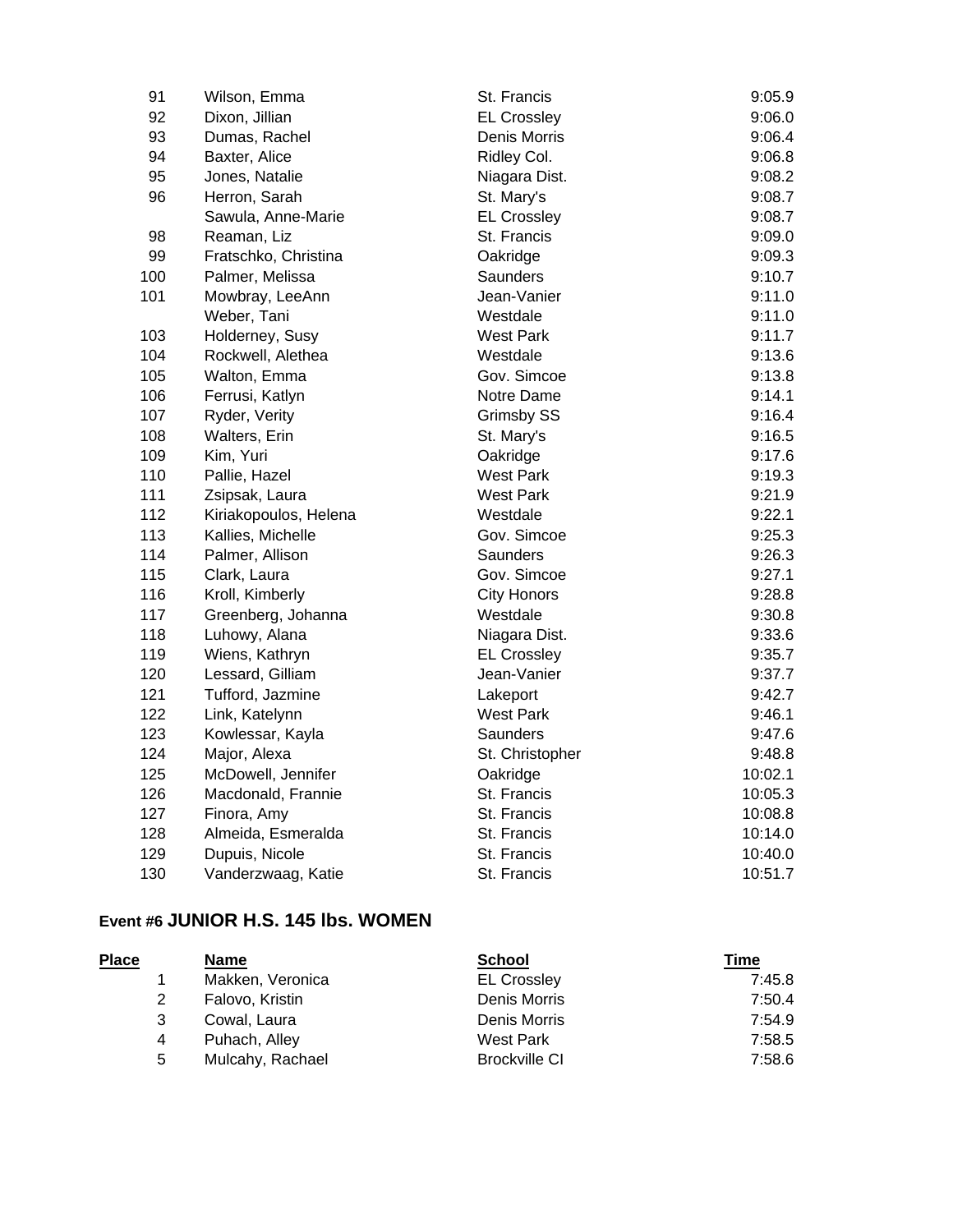| 6              | Ellis, Brittany       | St. Francis           | 8:02.0     |
|----------------|-----------------------|-----------------------|------------|
| $\overline{7}$ | Ronald, Brittany      | Sir Winston           | 8:04.3     |
| 8              | Mahoney, Megan        | Nardin Acad           | 8:05.7     |
| 9              | VanBerkel, Julie      | St. Mary's            | 8:05.8     |
| 10             | Wiley, Sarah          | Eden HS               | 8:06.0     |
| 11             | Poetschke, Alex       | Saunders              | 8:18.8     |
| 12             | Pidgeon, Sarah        | <b>Twin Lakes</b>     | 8:19.9     |
| 13             | Labatte, Brittany     | <b>Holy Cross</b>     | 8:21.3     |
| 14             | Shaver, Kristen       | Gov. Simcoe           | 8:21.7     |
| 15             | Nichol, Kayleigh      | Saunders              | 8:22.6     |
| 16             | Gaudet, Jessica       | Notre Dame            | 8:25.2     |
| 17             | Lancaster, Michaelena | Mercyhurst Prep.      | 8:25.4     |
| 18             | Britton, Alex         | <b>Adam Scott</b>     | 8:26.9     |
| 19             | Wegrzyn, Kasia        | London Central        | 8:27.3     |
| 20             | Flores, Jennifer      | Ridley Col.           | 8:29.1     |
| 21             | Bush, Erica           | Gov. Simcoe           | 8:31.1     |
| 22             | Scott, Dayna          | Sir Winston           | 8:32.8     |
| 23             | Micsinszki, Sam       | <b>Sir Winston</b>    | 8:36.3     |
| 24             | Fenwick, Katelyn      | <b>West Park</b>      | 8:36.6     |
|                | Thomas-Bojin, Jenny   | Adam Scott            | 8:36.6     |
| 26             | Sebert, Marnie        | Lakeport              | 8:37.2     |
| 27             | Cunningham, Kaitlin   | <b>City Honors</b>    | 8:39.6     |
| 28             | House, Erin           | <b>SWC</b>            | 8:41.1     |
| 29             | Felice, Christina     | Denis Morris          | 8:42.6     |
| 30             | Finley, Samantha      | Sir Winston           | 8:45.7     |
| 31             | Scales, Kelsey        | St. Francis           | 8:46.1     |
| 32             | Juliani, Alexandra    | St. Paul              | 8:47.0     |
| 33             | Carmody, Erica        | St. Chistopher        | 8:48.1     |
| 34             | Fraser, Shana         | <b>Holy Cross</b>     | 8:55.9     |
| 35             | Langille, Caitlyn     | St. Mary's            | 9:01.6     |
| 36             | George, Amanda Mae    | St. Paul              | 9:13.3     |
| 37             | Rodrigues, Andrea     | Westdale              | 9:13.3     |
| 38             | Palmer, Shannon       | Saunders              | 9:19.5     |
| 39             | Prigionero, Alyssa    | <b>London Central</b> | 9:21.6     |
| 40             | Cornelius, Alyssa     | Sir Winston           | 9:21.8     |
| 41             | Pym, Nicole           | Sir Winston           | 9:26.2     |
| 42             | Barrick, Brianne      | Notre Dame            | 9:29.5     |
|                | Beyer, Elizabeth      | <b>Grimsby SS</b>     | <b>DNF</b> |
|                | La Selva, Carmel      | St. Frances           | <b>DNF</b> |

# **Event #7 MASTER MEN (30 years +)**

|   |                       |                           | Real   | Adjusted    |
|---|-----------------------|---------------------------|--------|-------------|
|   | <b>Name</b>           | Club                      | Time   | <b>Time</b> |
| 1 | Krawec, Walt (54)     | Lakeport RC               | 6:31.4 | 6:08.8      |
| 2 | Ingraham, Bill (61)   | Owen Sound RC             | 6:53.8 | 6:11.8      |
| 3 | Peterson, Marc (55)   | West Side RC              | 6:39.7 | 6:14.7      |
| 4 | Martens, Phillip (32) | London RC                 | 6:25.3 | 6:25.3      |
| 5 | Murphy, John B (62)   | London RC                 | 7:13.1 | 6:27.6      |
| 6 | Pieneman, Ernie (45)  | <b>Ridley Graduate BC</b> | 6:33.9 | 6:27.9      |
|   | Okens, Peter (66)     | Don RC                    | 7:37.9 | 6:36.9      |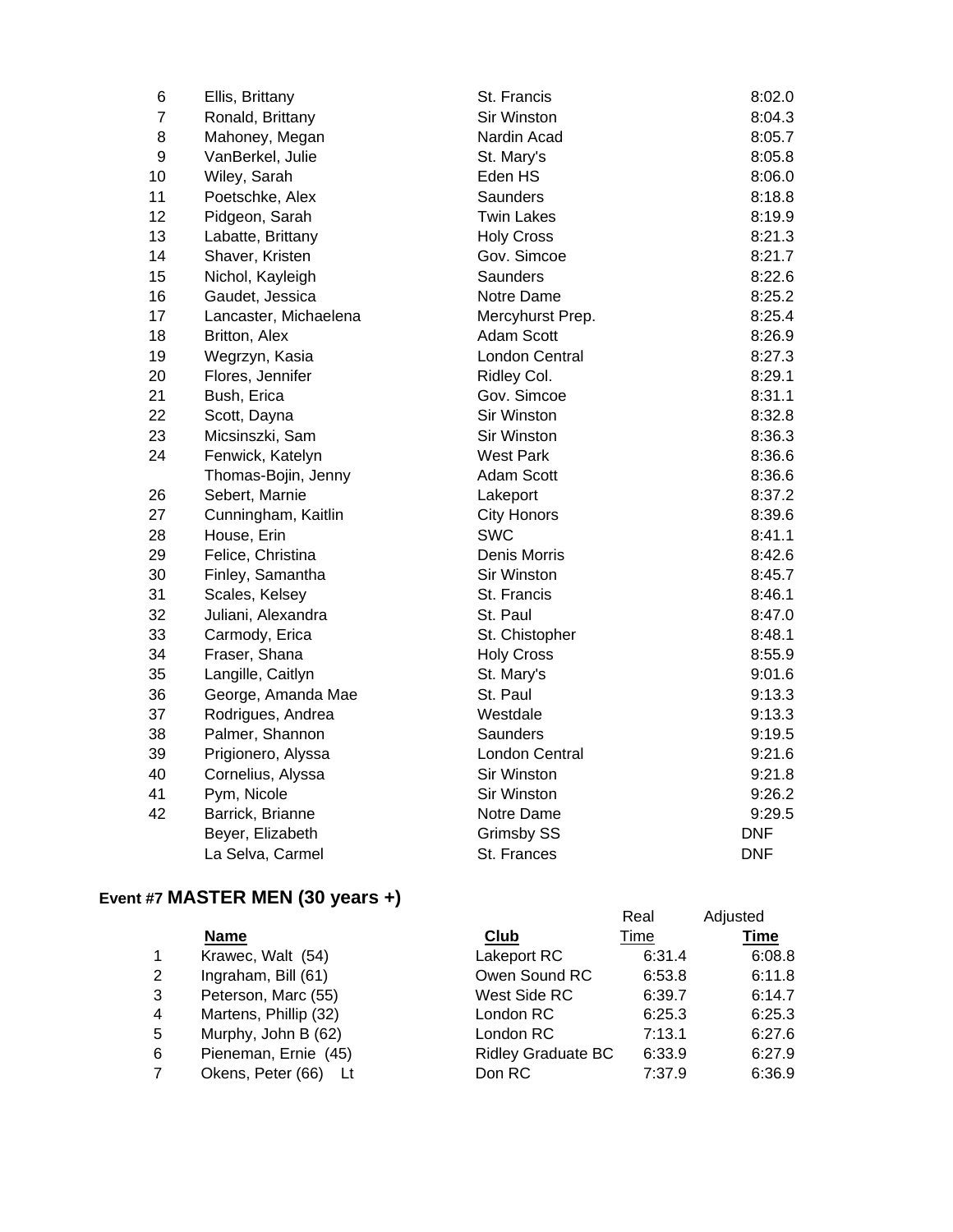| 8       | Brown, David (37)     | unaffiliated          | 6:38.8 | 6:38.8 |
|---------|-----------------------|-----------------------|--------|--------|
| 9       | Giampietri, Marc (32) | St. Christopher       | 6:42.3 | 6:42.3 |
| 10      | Walicki, Robert (43)  | St. Christopher       | 6:56.8 | 6:52.8 |
| 11      | Toffolo, Mario (57)   | <b>White Oaks</b>     | 7:24.1 | 6:54.1 |
| $12 \,$ | Molloy, George (63)   | unaffiliated          | 7:45.9 | 6:56.9 |
| 13      | Trapp, Rick (50)      | unaffiliated          | 7:18.3 | 7:05.8 |
| 14      | Tebbutt, Dan (43)     | St. Catharines        | 7:11.4 | 7:07.4 |
| 15      | Stoddart, Don (48)    | Unaffiliated          | 7:18.5 | 7:09.5 |
| 16      | Lukas, Tom (56)       | <b>White Oaks</b>     | 7:37.5 | 7:10.0 |
| 17      | Abbott, Dr. Dave (54) | unaffiliated          | 7:44.3 | 7:21.8 |
| 18      | Neal, Samuel (55 Lt)  | Unaffiliated-Itwt     | 7:54.1 | 7:29.1 |
| 19      | Bonning, Daniel (31)  | unaffiliated          | 7:47.2 | 7:47.2 |
| 20      | Theal, John (30)      | Unaffiliated          | 7:54.8 | 7:54.8 |
| 21      | Andrews, Terry (45)   | So. Niagara RC        | 8:06.1 | 8:00.1 |
|         | Pauls, John (50)      | Ridley Grad BC - Itwt |        | DNF    |

| 30-39 Age Winner          | Martens, Philip (32)  |
|---------------------------|-----------------------|
| 40-49 Age Winner          | Pieneman, Ernest (45) |
| 50-59 Age Winner          | Krawec, Walt (54)     |
| 60-69 Age Winner          | Ingraham, Bill (61)   |
| <b>Lightweight Winner</b> | Okens, Peter (66 Lt)  |

# **Event #8 MASTER WOMEN (30 years +)**

| <b>Place</b>   | Name                           | <u>Club</u>         | Time   | <u>Time</u> |
|----------------|--------------------------------|---------------------|--------|-------------|
|                | Drewry, Cynthia (43)           | Don RC              | 7:16.6 | 7:12.6      |
| 2              | Carter, Diane (45 Lt)          | Barrie RC - Ltwt    | 7:38.1 | 7:32.1      |
| 3              | Makken, Arendina (35)          | Unaffiliated        | 7:41.9 | 7:41.9      |
| $\overline{4}$ | Driver, Julie (37)             | Cambridge RC        | 7:57.5 | 7:57.5      |
| 5              | Pidgeon, Barb (49)             | Orillia RC          | 8:12.6 | 8:02.6      |
| 6              | Denton, Debra (48 Lt)          | Unaffiliated - Ltwt | 8:22.8 | 8:13.8      |
| $\overline{7}$ | Taraborrelli, Carole (40)      | St. Christopher     | 8:16.9 | 8:15.9      |
| 8              | Farmer, Shirley (62 Lt)        | Unaffiliated - Ltwt | 9:09.7 | 8:24.2      |
| 9              | Doran, Barb (37)               | Quinte RC           | 8:24.7 | 8:24.7      |
| 10             | Manca-Mangoff, Antonela (49)   | <b>CMEC</b>         | 9:04.9 | 8:54.9      |
| 11             | Castel-Branco, Chantal (42 Lt) | CMEC - Ltwt         | 9:39.5 | 9:36.5      |

| 30-39 Age Winner          | Makken, Arendina (35)   |
|---------------------------|-------------------------|
| 40-49 Age Winner          | Drewry, Cynthia (43)    |
| 60-69 Age Winner          | Farmer, Shirley (62 Lt) |
| <b>Lightweight Winner</b> | Carter, Diane (45 Lt)   |

# **Event #9 SENIOR H.S. 150 lbs. MEN (born 1986 or later)**

| <b>Place</b> | <b>Name</b>            | <b>School</b>      | <u>Time</u>            |
|--------------|------------------------|--------------------|------------------------|
| 1.           | Reece, Trevor          | Notre Dame         | 6:36.9 New Ont. Record |
| 2.           | Pupo, Greg             | <b>EL Crossley</b> | 6:45.0                 |
| 3.           | Hoculik, Mark          | Gov. Simcoe        | 6:54.1                 |
| 4.           | Koch, Andrew           | Gov. Simcoe        | 6:56.9                 |
| 5.           | Byrne Rodgers, Jorlath | U.C.C.             | 6:58.5                 |
| 6.           | Morris, Bradley        | Hillfield Strath.  | 6:58.7                 |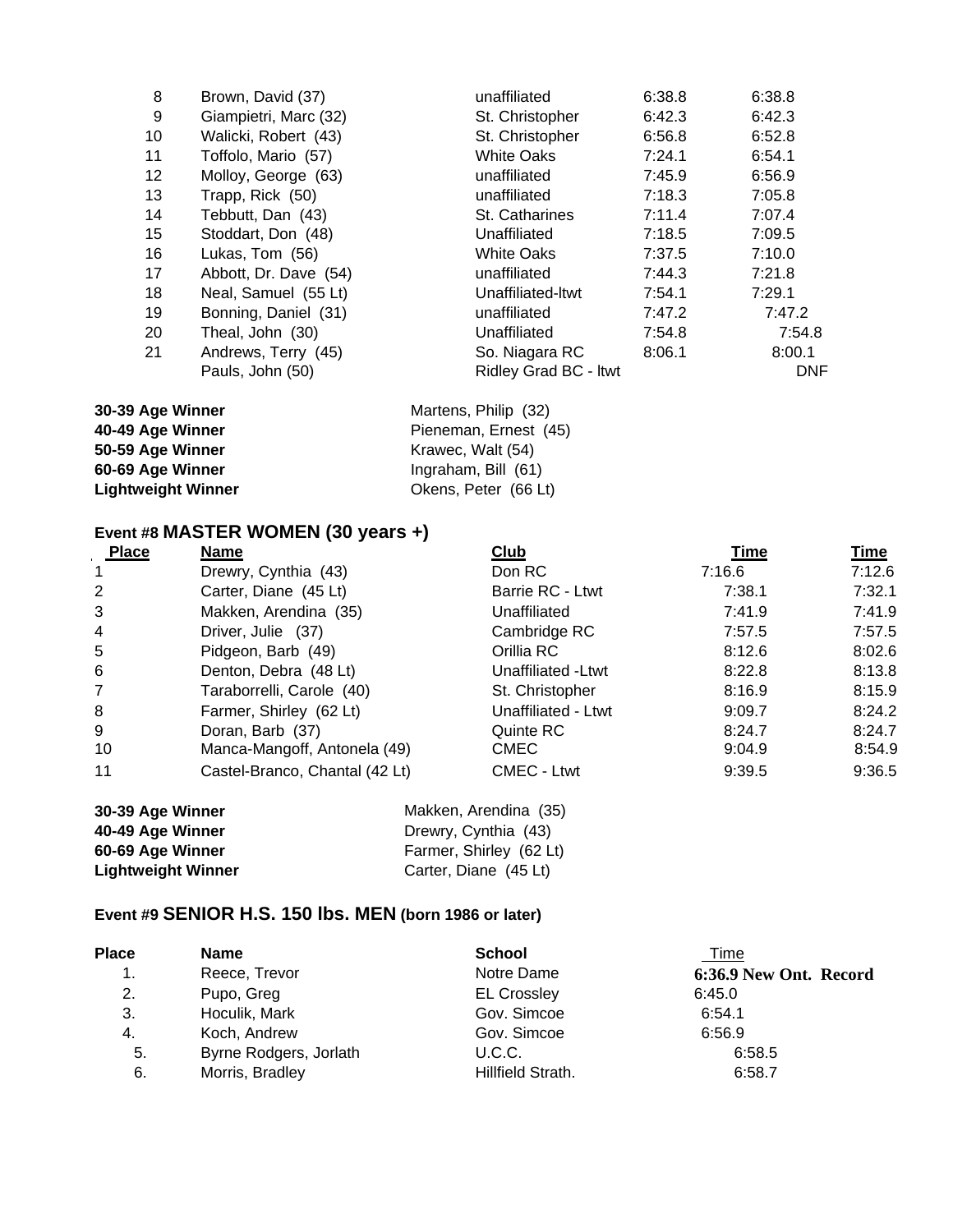| 7.  | Ishida, Shunichiro  | Ridley Col.         | 7:00.2     |
|-----|---------------------|---------------------|------------|
| 8.  | Lancaster, Rob      | <b>Ridley Coll</b>  | 7:01.2     |
| 9.  | Ratkovsky, Nathan   | Ridley Col.         | 7:04.3     |
| 10. | Connolly, Ben       | Hillfield-Strath.   | 7:04.6     |
| 11. | Holland, Alex       | U.C.C.              | 7:04.8     |
| 12. | Lee, Calvin         | U.C.C.              | 7:06.4     |
| 13. | Campbell, Scott     | <b>Holy Cross</b>   | 7:07.4     |
| 14. | Kasowski, Mark      | <b>Holy Cross</b>   | 7:07.6     |
| 15. | Alexander, Taylor   | <b>EL Crossley</b>  | 7:07.9     |
| 16. | Rintjema, Chris     | Grimsby SS          | 7:08.6     |
| 17. | Gray-Donald, David  | U.C.C.              | 7:09.2     |
| 18. | Pickard, David      | Ridley Col.         | 7:09.2     |
| 19. | Cushnie, Jake       | <b>EL Crossley</b>  | 7:10.1     |
| 20. | McLean, Frazer      | Gov. Simcoe         | 7:10.9     |
| 21. | Plug, Zach          | Denis Morris        | 7:11.5     |
| 22. | Cameron, Andrew     | Gov. Simcoe         | 7:12.9     |
| 23. | St Pierre, Darren   | <b>EL Crossley</b>  | 7:14.6     |
| 24. | McCurdy, James      | U.C.C.              | 7:15.1     |
| 25. | Coffey, Brendan     | <b>EL Crossley</b>  | 7:17.6     |
| 26. | Donne, Matt         | U.C.C.              | 7:18.5     |
| 27. | Lucuik, lan         | Gov. Simcoe         | 7:18.6     |
| 28. | Nowak, Andy         | Mercyhurst Prep.    | 7:18.9     |
| 29. | Jones, Eric         | Westdale            | 7:19.9     |
| 30. | Oates, David Luke   | London Central      | 7:21.0     |
| 31. | Kavai, Peter        | Denis Moris         | 7:23.4     |
| 32. | Lake, Brian         | <b>Holy Cross</b>   | 7:24.7     |
| 33. | Abercrombie, Andrew | U.C.C.              | 7:26.8     |
| 34. | McClinchey, Travis  | Gov. Simcoe         | 7:28.3     |
| 35. | Lowell, Alex        | Grimsby SS          | 7:28.9     |
| 36. | Schenck, Matt       | St. Francis         | 7:29.4     |
| 37. | Yim, Jonathan       | U.C.C.              | 7:30.4     |
| 38. | Matsumoto, Naoki    | Ridley Col.         | 7:30.6     |
| 39. | Ryerse, Nick        | Simcoe Comp.        | 7:33.1     |
| 40. | McCumber, Kyle      | Gov. Simcoe         | 7:33.9     |
| 41. | Phelan, Mark        | U.C.C.              | 7:35.2     |
| 42. | Letwin, John        | <b>Grimsby SS</b>   | 7:35.9     |
| 43. | Kulig, Dan          | St. Christopher     | 7:36.0     |
| 44. | Batey, Bradley      | Grimsby SS          | 7:39.0     |
| 45. | Watt-Meyer, Oliver  | U.C.C.              | 7:40.6     |
| 46. | Tarnoy, Marcus      | Niagara Dist.       | 7:43.1     |
| 47. | Haviland, Tim       | <b>Holy Trinity</b> | 7:44.2     |
| 48. | Dean, Michael       | Westdale            | 7:51.0     |
| 49. | Scott, Eric         | Sir Winston         | 7:52.5     |
| 50. | Martin, Roger       | Sir Winston         | 7:54.1     |
| 51. | St-Amour, Rene      | Jean-Vanier         | 8:19.1     |
|     | DiBenedetto, Jesse  | <b>EL Crossley</b>  | <b>DNF</b> |

## **Event #10 SENIOR H.S. 165 lbs. MEN**

| <b>Place</b> | <b>Name</b> | School | <b>Time</b><br>$\sim$ $\sim$ $\sim$ $\sim$ $\sim$ $\sim$ $\sim$ |
|--------------|-------------|--------|-----------------------------------------------------------------|
|              |             |        |                                                                 |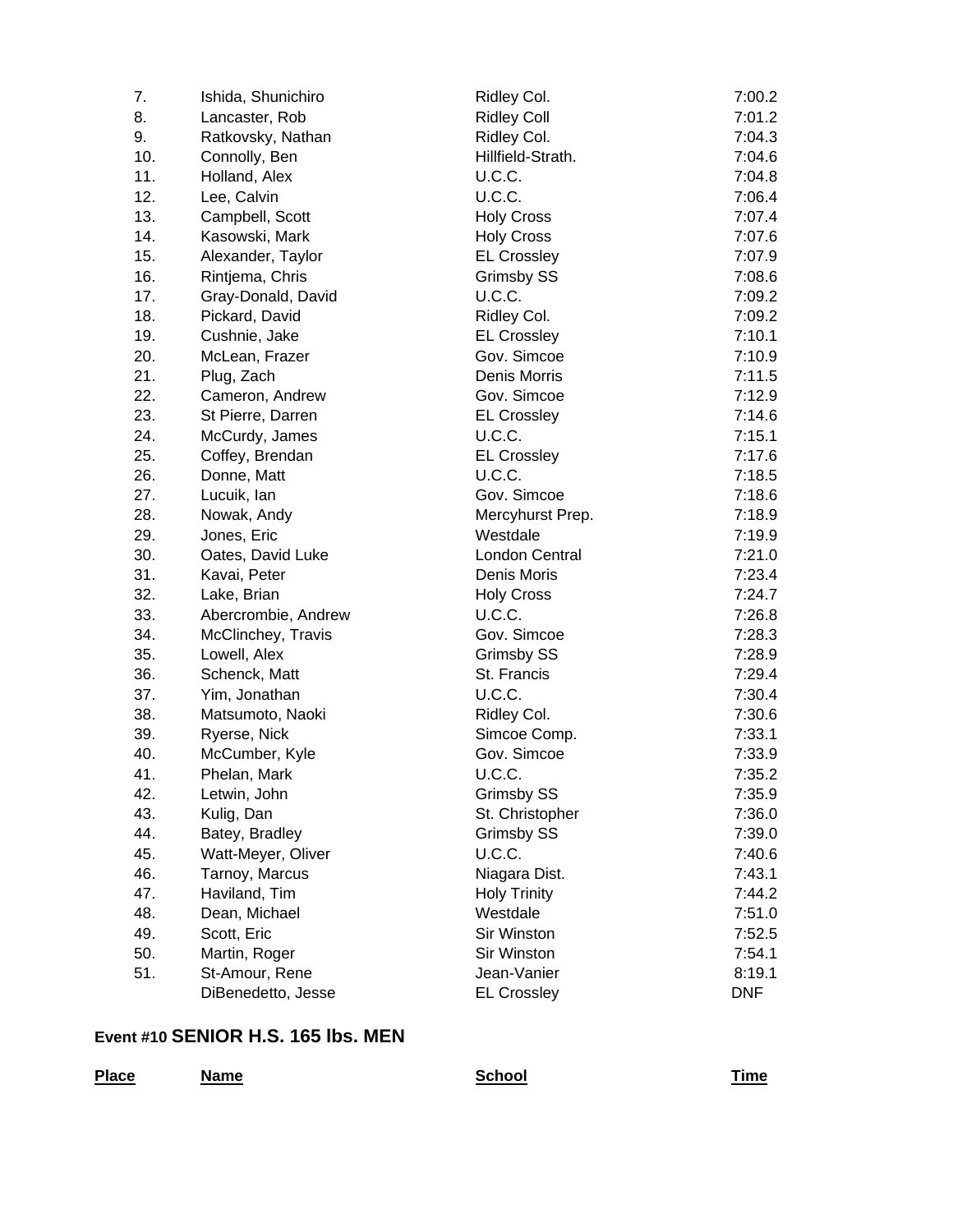| 1  | Ensslen, Dan               | Eden HS               | 6:32.3 |
|----|----------------------------|-----------------------|--------|
| 2  | Barr, John                 | Eden HS               | 6:36.7 |
| 3  | Clout, Dan                 | Gov. Simcoe           | 6:38.9 |
| 4  | Pollack, John              | K.C.V.I.              | 6:46.1 |
| 5  | Sirionni, Antonie          | Canisus HS            | 6:47.8 |
| 6  | Karantjas, Gabriel         | Lawrence Park         | 6:49.0 |
|    | Goldman, Simon             | U.C.C.                | 6:49.0 |
| 8  | Lukasiewicz, Adam          | U.C.C.                | 6:51.6 |
| 9  | Downie, Daniel             | <b>EL Crossley</b>    | 6:55.3 |
| 10 | Halycia, Gabriel           | Gov. Simcoe           | 6:55.9 |
| 11 | King, Travis               | Grimsby SS            | 6:57.7 |
| 12 | Chiu, Aaron                | U.C.C.                | 6:58.6 |
| 13 | deJong, Kyle               | Gov. Simcoe           | 6:59.2 |
| 14 | Thompson, Myles            | Ridley Col.           | 6:59.9 |
| 15 | Litke, Matt                | West Park             | 7:02.8 |
| 16 | Huurman, Mike              | St. Paul              | 7:04.9 |
| 17 | Pigeon, Daniel             | Jean-Vanier           | 7:06.1 |
| 18 | Ducroix, Steve             | Gov. Simcoe           | 7:06.9 |
| 19 | Pauly, Reid                | U.C.C.                | 7:07.8 |
| 20 | Lostracco, Mark            | Denis Morris          | 7:10.2 |
| 21 | Cruickshank, Chris         | Ridley Col.           | 7:10.4 |
| 22 | Welland, Andrew            | Hillfield Strathallan | 7:13.3 |
| 23 | Zapatochny, Stephen        | Westdale              | 7:13.7 |
| 24 | Bobicic, Nikola            | <b>Scarlett Hts</b>   | 7:14.2 |
| 25 | O'Hearn, Patrick           | Sir Winston           | 7:14.8 |
| 26 | Richardson, Paul           | <b>West Park</b>      | 7:15.7 |
| 27 | Bush, Jim                  | <b>City Honors</b>    | 7:16.7 |
| 28 | Pettigrew, Jeff            | Gov. Simcoe           | 7:17.1 |
| 29 | Vanos, Greg                | Saunders              | 7:17.2 |
| 30 | Stansfield, Zach           | St. Mary's            | 7:18.8 |
| 31 | Brown, Nathan              | <b>Holy Cross</b>     | 7:19.0 |
| 32 | Fenwick, Reid              | <b>West Park</b>      | 7:20.2 |
| 33 | Schenck, Patrick           | Denis Morris          | 7:20.4 |
| 34 | Roessner, Peter            | Gov. Simcoe           | 7:20.5 |
| 35 | Queck, Pat                 | Westdale              | 7:21.3 |
| 36 | German, Mark               | Westdale              | 7:23.8 |
| 37 | Huxley, Andrew             | Westdale              | 7:28.3 |
| 38 | Alazam, Nabeil             | Sir Winston           | 7:32.7 |
| 39 | Miller, Keith              | Westdale              | 7:33.0 |
| 40 | Zamai, Alessandro          | St. Francis           | 7:38.4 |
| 41 | Stevensn-Hastings, Kiernan | AB Lucas              | 7:45.7 |
| 42 | Galati, Jesse              | Niagara Dist.         | 7:57.7 |

#### **Event #11 SENIOR H.S. 135 lbs. WOMEN**

|   | <b>Name</b>       | <b>School</b>         | <u>Time</u> |
|---|-------------------|-----------------------|-------------|
|   | Sawula, Heather   | <b>EL Crossley</b>    | 7:45.6      |
| 2 | Chown, Sarah      | Sir Winston           | 7:49.5      |
| 3 | Preston, Christie | <b>Branksome Hall</b> | 7:53.7      |
| 4 | Owens, Joanna     | Gov. Simcoe           | 7:54.0      |
|   |                   |                       |             |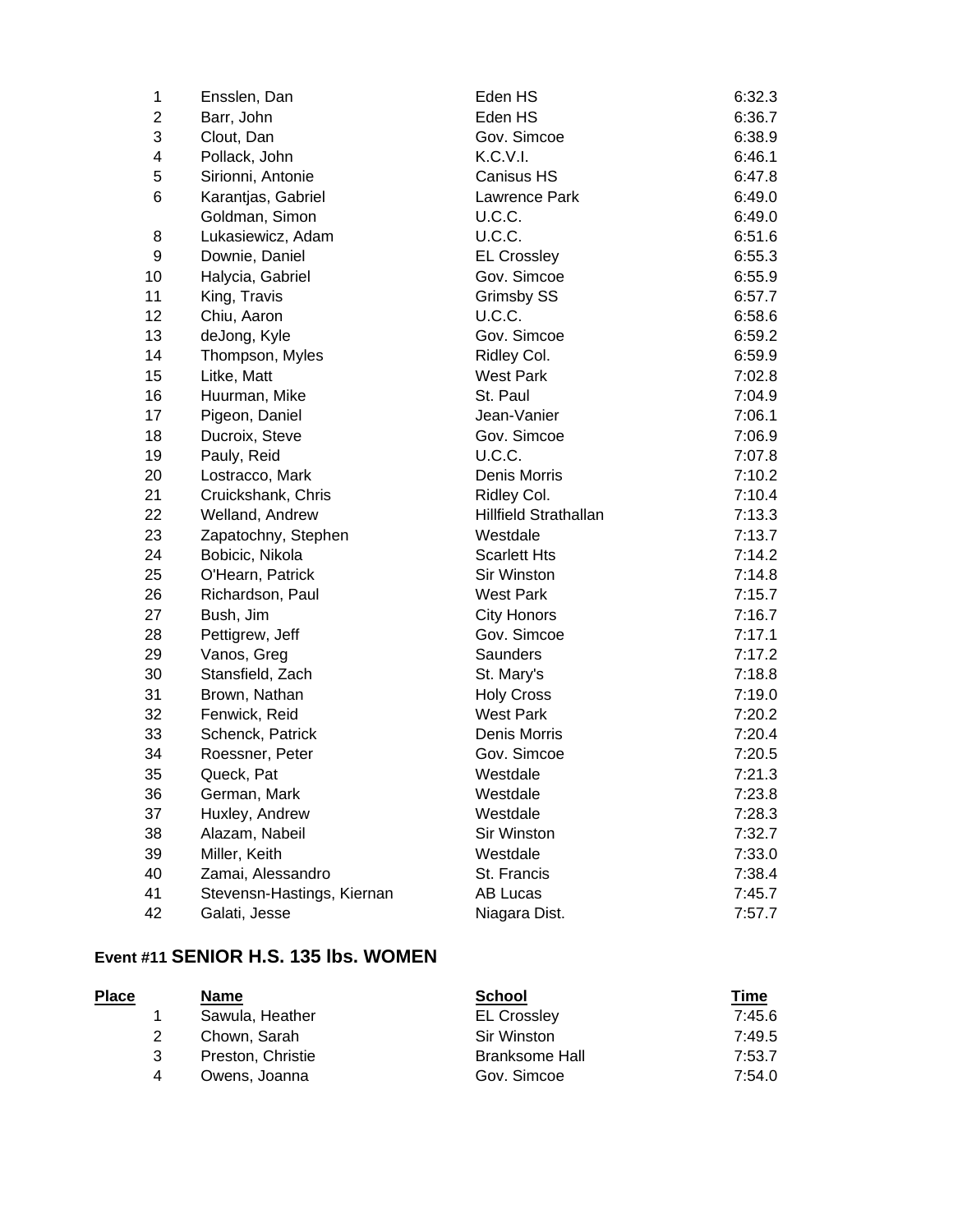| 5              | Sisler, Julia              | Sir Winston        | 7:55.5     |
|----------------|----------------------------|--------------------|------------|
| 6              | VanBaalen, Shannan         | <b>EL Crossley</b> | 7:56.3     |
| $\overline{7}$ | Nay, Kate                  | <b>Sir Winston</b> | 7:56.8     |
| 8              | Gough, Nicole              | Sir Winston        | 7:59.2     |
| 9              | Southall-Millward, Jessica | Westdale           | 8:05.3     |
| 10             | Leyenhorst, Nicole         | Eden HS            | 8:05.9     |
| 11             | Stratton, Cate             | Ridley Col.        | 8:06.8     |
| 12             | Senita, Julie              | Mercyhurst Prep.   | 8:10.6     |
| 13             | Damiano, Deanna            | <b>West Park</b>   | 8:14.9     |
| 14             | Pitek, Mary                | <b>City Honors</b> | 8:15.0     |
| 15             | Wright, Sarah              | Sir Winston        | 8:15.4     |
| 16             | Anderson, Heather          | <b>Holy Cross</b>  | 8:15.6     |
| 17             | Kok, Jennifer              | Eden HS            | 8:16.7     |
| 18             | Holdsworth, Tiffany        | Oakridge           | 8:17.9     |
| 19             | Witt, Jenn                 | St. Mary's         | 8:18.0     |
| 20             | Johnson, Leanne            | <b>EL Crossley</b> | 8:18.8     |
| 21             | Stranges, Marcela          | Notre Dame         | 8:22.9     |
| 22             | Stoddart, Alexandra        | <b>Holy Cross</b>  | 8:24.3     |
| 23             | Jones, Marcella            | Niagara Dist.      | 8:26.4     |
| 24             | Muratori, Joanna           | Sir Winston        | 8:26.8     |
| 25             | Hinan, Katie               | Ridley Col.        | 8:27.2     |
| 26             | Miele, Teresa              | <b>Holy Cross</b>  | 8:27.7     |
| 27             | Stavenow, Julie            | <b>West Park</b>   | 8:29.1     |
| 28             | Kerr, Stacey               | <b>EL Crossley</b> | 8:29.4     |
| 29             | Janzen, Janalla            | Eden HS            | 8:29.6     |
| 30             | Thomas, Allison            | Sir Winson         | 8:30.9     |
| 31             | Sidey, Jacqueline          | Jean-Vanier        | 8:32.7     |
| 32             | Fisher, Danielle           | Saunders           | 8:32.9     |
| 33             | Barton, Jessica            | <b>AN Myer</b>     | 8:33.1     |
| 34             | Skinner, Shannon           | South Sec.         | 8:33.2     |
| 35             | Gage, Alessandra           | Westdale           | 8:33.3     |
| 36             | Dickenson, Lauren          | St. Paul           | 8:33.4     |
| 37             | Tymoswewicz, Shelly        | Gov. Simcoe        | 8:33.5     |
| 38             | Tatzel, Alexandra          | Notre Dame         | 8:34.0     |
| 39             | McCann, Lauren             | Ridley Col.        | 8:34.6     |
| 40             | Mychailyshyn, Nadia        | St. Mary's         | 8:35.5     |
| 41             | Papaz, Ilinia              | Westdale           | 8:37.9     |
| 42             | Milne, Christine           | <b>West Park</b>   | 8:41.4     |
| 43             | Scriven, Mallory           | <b>West Park</b>   | 8:41.6     |
| 44             | Kremble, Andrea            | <b>Holy Cross</b>  | 8:45.8     |
| 45             | Rychman, Alicia            | Grimsby SS         | 8:46.0     |
| 46             | Murdoch, Amanda            | Westdale           | 8:47.5     |
| 47             | Hanafieh, Amira            | Adam Scott         | 8:50.5     |
| 48             | Harcombe, Rebecca          | Sir Winston        | 8:56.0     |
| 49             | MacTavish, Sandra          | <b>AN Myer</b>     | 8:56.6     |
| 50             | Capredoni, Leslie          | <b>Holy Cross</b>  | 8:57.1     |
| 51             | Gomez, Estefania           | Sir Winston        | 9:02.7     |
| 52             | St-Amour, Manye            | Jean-Vanier        | 9:03.2     |
|                | Pammett, Megan             | Adam Scott         | <b>DNF</b> |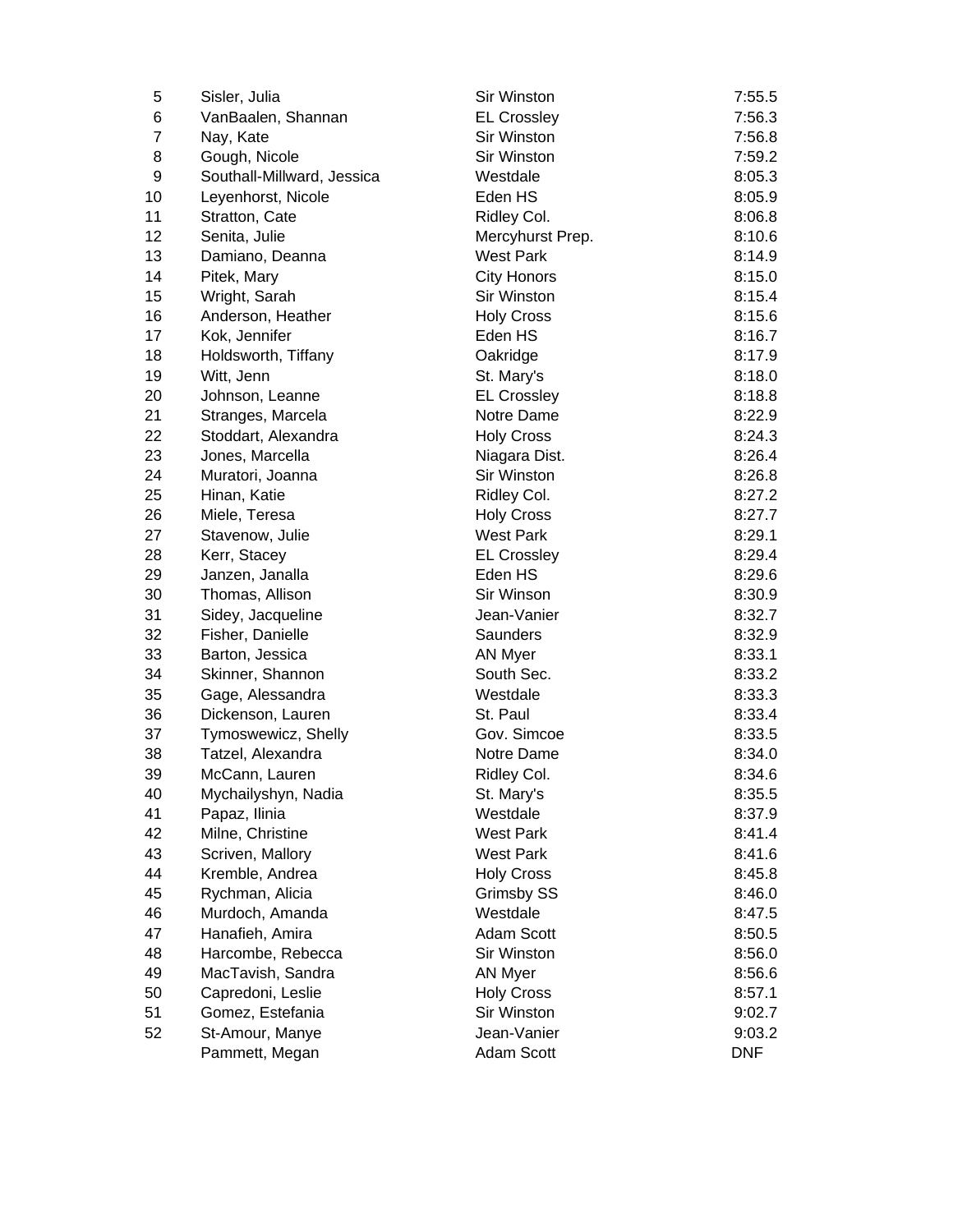## **Event #12 SENIOR H.S. 145 lbs. WOMEN**

| <b>Place</b>     | <b>Name</b>        | <b>School</b>        | <b>Time</b> |
|------------------|--------------------|----------------------|-------------|
| 1                | VanderMaarel Jen   | Eden HS              | 7:34.4      |
| $\overline{2}$   | Lyons, Karly       | Denis Morris         | 7:36.8      |
| 3                | Pauls, Jordynn     | Sir Winston          | 7:46.4      |
| 4                | Ardiel, Anna       | Simcoe Comp.         | 7:48.2      |
| 5                | Sferrazza, Lindsay | <b>West Park</b>     | 7:52.7      |
| 6                | Kozub, Chelsey     | <b>West Park</b>     | 7:53.7      |
| $\overline{7}$   | Hilmert, Cathy     | Mercyhurst Prep.     | 7:54.4      |
| 8                | Waugh, Emily       | St. Mary's           | 7:58.2      |
| $\boldsymbol{9}$ | Williamson, Kate   | Denis Morris         | 7:59.1      |
| 10               | Huddleston, Allie  | St. Mary's           | 8:00.5      |
| 11               | Bak, Heather       | <b>Brockville CI</b> | 8:01.2      |
| 12               | Consky, Elizabeth  | Ridley Col.          | 8:03.2      |
| 13               | Grant, Natalie     | No. Toronto CI       | 8:05.6      |
| 14               | Bayley, Kara       | Gov Simcoe           | 8:06.0      |
| 15               | Pollard, Becca     | Mercyhurst Prep.     | 8:07.3      |
| 16               | Miskell, Stephanie | Nardin Acad.         | 8:07.5      |
| 17               | Crawford, Riley    | <b>Grimsby SS</b>    | 8:07.6      |
|                  | Reitinger, Laura   | Mercyhurst Prep.     | 8:07.6      |
| 19               | Wilson, Elizabeth  | <b>AN Myer</b>       | 8:10.7      |
| 20               | Kuhn, Nickie       | Mercyhurst Prep.     | 8:11.6      |
| 21               | Adshead, Katrina   | St. Cath CI          | 8:14.2      |
|                  | Wiens, Stephanie   | Eden HS              | 8:14.2      |
| 23               | Ventresca, Jenna   | <b>EL Crossley</b>   | 8:14.7      |
| 24               | Funovity, Devin    | <b>West Park</b>     | 8:15.3      |
| 25               | Daetsch, Megan     | Nardin Acad.         | 8:15.4      |
| 26               | Evans, Jill        | Ridley Col.          | 8:17.4      |
| 27               | Hudson, Candra     | Gov. Simcoe          | 8:19.3      |
| 28               | Lysko, Meghan      | <b>Brockville CI</b> | 8:19.8      |
| 29               | Boutin, Mandee     | St. Paul             | 8:22.1      |
| 30               | Janzen, Shannon    | <b>West Park</b>     | 8:23.8      |
|                  | Jaski, Jenna       | Ridley Col.          | 8:23.8      |
| 32               | Kramer, Ashley     | Nardin Acad.         | 8:24.7      |
| 33               | Robbins, Jenn      | <b>Thorold</b>       | 8:25.0      |
| 34               | Corkery, C. Anne   | St. Peters Sec.      | 8:27.4      |
| 35               | Burgess, Amanda    | St. Cath CI          | 8:30.8      |
| 36               | Mussa, Farzana     | AN Myer              | 8:32.9      |
| 37               | Anderson, Helen    | St. Paul             | 8:33.7      |
| 38               | Bruni, Carissa     | Notre Dame           | 8:37.6      |
| 39               | Parmington, Katie  | <b>City Honors</b>   | 8:52.0      |

# **Event #13 - SENIOR H.S. WOMEN (born 1986 or later)**

| <b>Place</b> | <b>Name</b>        | <b>School</b> | <u>Time</u> |
|--------------|--------------------|---------------|-------------|
|              | Craig, Sarah       | Sir Winston   | 7:12.2      |
|              | Kane, Virginia     | South Sec.    | 7:23.3      |
| 3            | Strzalkowski, Kate | St. Cath. CI  | 7:24.2      |
| 4            | Wilson, Katie      | Gov. Simcoe   | 7:27.1      |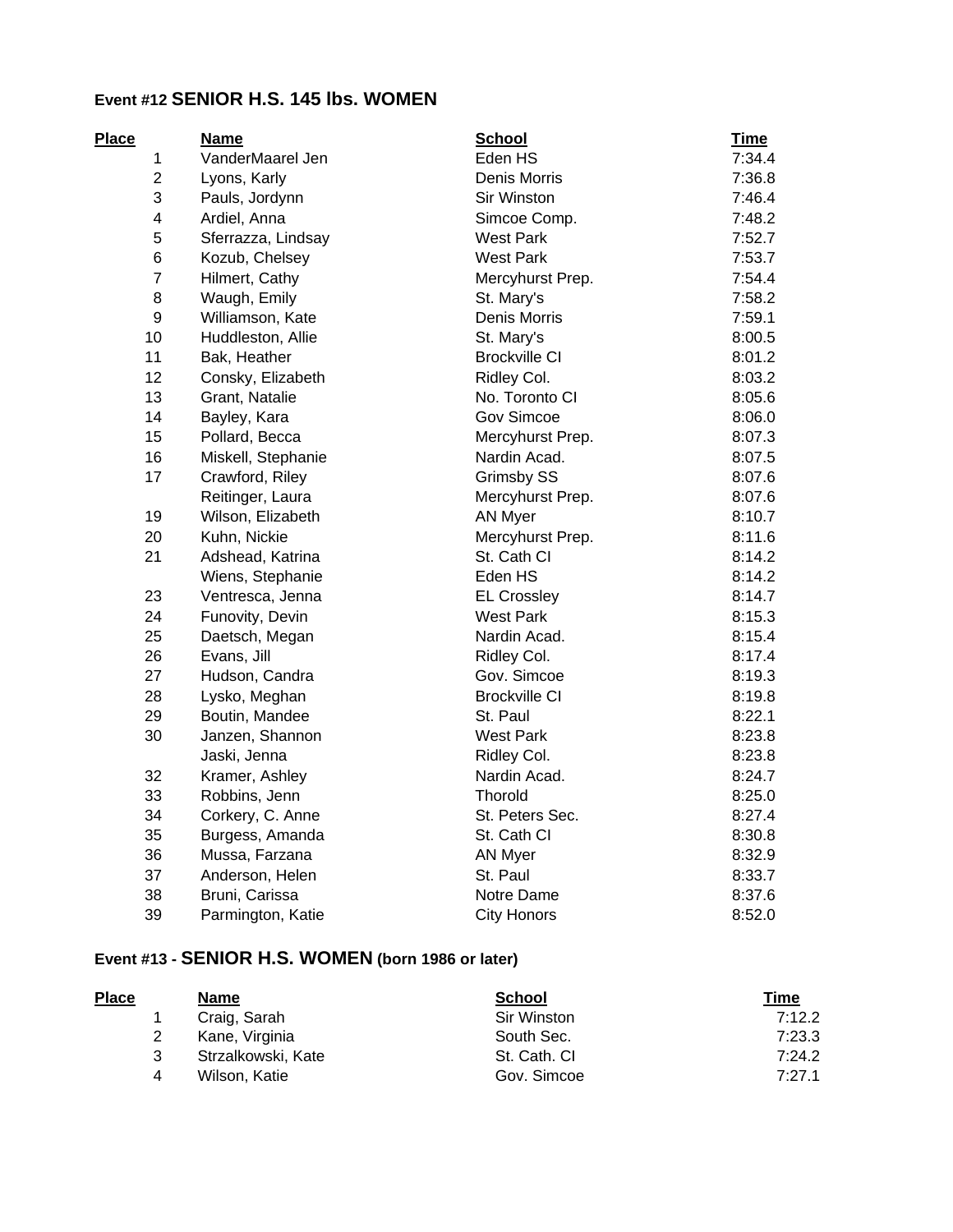| 5              | Kelly, Kristin         | <b>Brockville CI</b> | 7:27.2 |
|----------------|------------------------|----------------------|--------|
| 6              | Lewis, Erica           | <b>AB Lucas</b>      | 7:33.2 |
| $\overline{7}$ | Holmes, Ashley         | <b>Adam Scott</b>    | 7:34.4 |
| 8              | Shishkov, Alexandra    | Lorne Park           | 7:34.8 |
| 9              | Macpherson, Chelsea    | Ridley Col.          | 7:36.6 |
| 10             | Cers, Laura            | St. Mary's           | 7:37.7 |
| 11             | Fisher, Laura          | <b>Holy Trinity</b>  | 7:39.8 |
| 12             | Van Aken, Karalyn      | Denis Morris         | 7:40.7 |
| 13             | Cronkite, Kelsey       | Mercyhurst Prep.     | 7:42.2 |
| 14             | Tacinelli, Jessica     | Denis Morris         | 7:43.3 |
|                | VanZeyl, Liz           | <b>EL Crossley</b>   | 7:43.3 |
| 16             | Pichelli, Alessandra   | Notre Dame           | 7:44.2 |
| 17             | Ertelt, Tanya          | Gov. Simcoe          | 7:45.2 |
| 18             | Traynor, Kelly         | Westdale             | 7:45.3 |
| 19             | Rickers, Kate          | Ridley Col.          | 7:47.1 |
| 20             | Tucker, Megan          | Martingrove CI       | 7:50.0 |
| 21             | Bussi, Brittany        | Denis Morris         | 7:52.7 |
| 22             | Vantyghem, Tara        | Glendale HS          | 7:53.3 |
| 23             | MacKeigan, Amanda      | <b>Brockville CI</b> | 7:53.5 |
| 24             | Sexton, Lauren         | St. Paul             | 7:53.8 |
| 25             | Nedilsky, Monica       | <b>EL Crossley</b>   | 7:56.1 |
| 26             | Rye, Melissa           | St. Francis          | 7:56.8 |
| 27             | Wegener, Sara          | Sir Winston          | 7:57.3 |
| 28             | DiCosimo, Melina       | St. Paul             | 7:57.7 |
| 29             | Fawcett, Sarah         | Sir Winston          | 7:58.4 |
| 30             | Morrone, Krystina      | <b>West Park</b>     | 7:58.5 |
| 31             | Foster, Kathleen       | Saunders             | 7:58.9 |
| 32             | Carlisle, Ellen        | <b>Bayside SS</b>    | 7:59.8 |
| 33             | Sharpe, Alana          | Grimsby SS           | 8:01.6 |
| 34             | Belanger, Lesley       | <b>Brockville CI</b> | 8:04.7 |
| 35             | McCarthy, Erin         | Nardin Acad.         | 8:05.1 |
| 36             | Ziegler, Nicole        | Westdale             | 8:05.3 |
| 37             | Cox, Caitlin           | St. Cath CI          | 8:05.8 |
| 38             | Turcote-Novsedlik, Max | Sir Winston          | 8:05.9 |
| 39             | Harrison, Ali          | Gov. Simcoe          | 8:07.1 |
| 40             | MacKay, Krystyna       | Sir Winston          | 8:09.3 |
| 41             | Gittings, Elizabeth    | Oakville Trafalgar   | 8:10.2 |
| 42             | Speller, Abigail       | Westdale             | 8:10.9 |
| 43             | Cantar, Leslie         | Westdale             | 8:12.8 |
| 44             | Ludwig, Caitlin        | Nardin Acad.         | 8:13.0 |
| 45             | Kupsch, Sarah          | Sir Winston          | 8:14.8 |
|                | McGorry, Erin          | Nardin Acad.         | 8:14.8 |
| 47             | Harris, Beth           | Westdale             | 8:15.7 |
| 48             | Bushby, Chelsea        | Notre Dame           | 8:17.7 |
| 49             | Trapp, Hayley          | <b>Brockville CI</b> | 8:23.3 |
| 50             | Lockhart, Helen        | Glendale HS          | 8:23.5 |
| 51             | Martin, Barb           | South Sec            | 8:24.2 |
| 52             | Forstinger, Jen        | St. Francis          | 8:24.5 |
| 53             | Gabriel, Caitlin       | Sir Winston          | 8:25.7 |
| 54             | Shaver, Marissa        | Gov. Simcoe          | 8:27.2 |
| 55             |                        | London Central       | 8:29.6 |
|                | Kerton, Meaghan        |                      |        |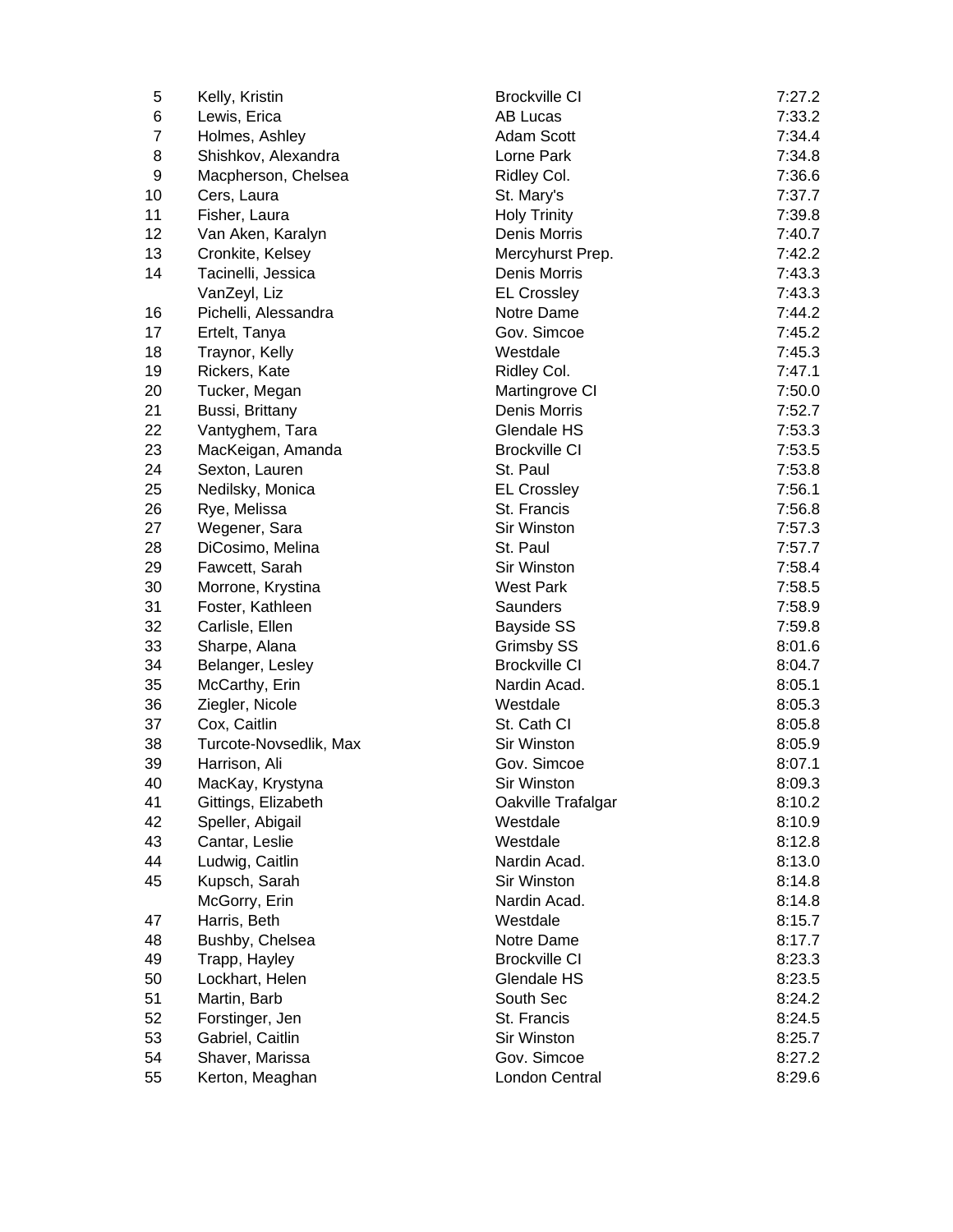| 56 | Duguay, Jocelyn  | West Park     | 8:34.2 |
|----|------------------|---------------|--------|
| 57 | Maxfield, Erin   | Adam Scott    | 8:34.7 |
| 58 | Christoff, Casey | Westdale      | 8:37.7 |
| 59 | Crump, Maegan    | Grimsby       | 8:40.4 |
| 60 | Skinner, Meaghan | South Sec.    | 8:54.0 |
| 61 | Cox, Lindsey     | Victoria Park | 9:02.0 |

# **Event #14 - SENIOR H.S. MEN (born 1986 or later)**

| <b>Place</b>     | <b>Name</b>             | <b>School</b>        | <b>Time</b> |
|------------------|-------------------------|----------------------|-------------|
| 1                | Seymour, Gareth         | Ridley Col.          | 6:18.4      |
| $\overline{c}$   | Haines, Mitch           | Gov. Simcoe          | 6:22.6      |
| 3                | Zaniewski, Christopher  | Bishop Allan Acad.   | 6:31.1      |
| 4                | Gracin, Joshua          | <b>EL Crossley</b>   | 6:31.5      |
| 5                | Bouhyzen-Wenger, Garret | <b>Grimsby SS</b>    | 6:32.2      |
| 6                | Boyd, Kurtis            | <b>Brockville CI</b> | 6:34.5      |
| $\overline{7}$   | Odell, Ron              | Eden HS              | 6:34.9      |
| 8                | Joyce, Richard          | Peterborough CI      | 6:38.5      |
| $\boldsymbol{9}$ | deRaaf, Rob             | Gov. Simcoe          | 6:38.9      |
| 10               | Looyestein, Joshua      | Lakeport             | 6:39.9      |
| 11               | Thomasen, Jake          | Westdale             | 6:40.9      |
| 12               | Hodge, Alex             | <b>Brockville CI</b> | 6:42.0      |
| 13               | Campbell, Brandon       | <b>EL Crossley</b>   | 6:42.6      |
| 14               | Flight, Michael         | <b>EL Crossley</b>   | 6:42.8      |
| 15               | Foster, Graham          | Saunders             | 6:43.9      |
| 16               | Smith, Dan              | Eden HS              | 6:44.6      |
| 17               | Kyle, Ben               | St. Paul             | 6:46.4      |
| 18               | Rosely, Jordan          | Ridley Col.          | 6:46.6      |
| 19               | Nickel, Kyle            | <b>EL Crossley</b>   | 6:47.3      |
| 20               | Chalmers, lan           | Gov. Simcoe          | 6:48.1      |
| 21               | Eick, Lukas             | Ridley Col.          | 6:48.4      |
|                  | Heighway, Mitchell      | London Central       | 6:48.4      |
| 23               | Smith, Steve            | <b>West Park</b>     | 6:48.5      |
| 24               | Mackenzie, Alec         | Ridley Col.          | 6:48.6      |
| 25               | Davidson, Michael       | <b>Adam Scott</b>    | 6:49.4      |
| 26               | Brewer, Spencer         | Westdale             | 6:49.8      |
| 27               | Sartor, Jordan          | Gordon Graydon       | 6:50.2      |
| 28               | Androney, Chris         | <b>Holy Cross</b>    | 6:52.8      |
| 29               | Emslie, Matt            | <b>Holy Cross</b>    | 6:54.7      |
| 30               | Reynolds, Jon           | Denis Morris         | 6:55.2      |
| 31               | Izzo, Andrew            | <b>City Honors</b>   | 6:55.8      |
| 32               | Pennachetti, Adrian     | Ridley Col.          | 6:56.9      |
| 33               | Morley, Thomas          | <b>Holy Cross</b>    | 6:57.0      |
| 34               | Hammond, Paul           | London Central       | 6:57.8      |
| 35               | Izzo, Allen             | <b>City Honors</b>   | 6:58.2      |
| 36               | Smith, Sean             | <b>West Park</b>     | 6:58.9      |
| 37               | Martin, Owen            | Grimsby SS           | 7:03.9      |
| 38               | Kennedy, Fraser         | Denis Morris         | 7:07.1      |
| 39               | Kramer, Andrew          | <b>Grimsby SS</b>    | 7:09.5      |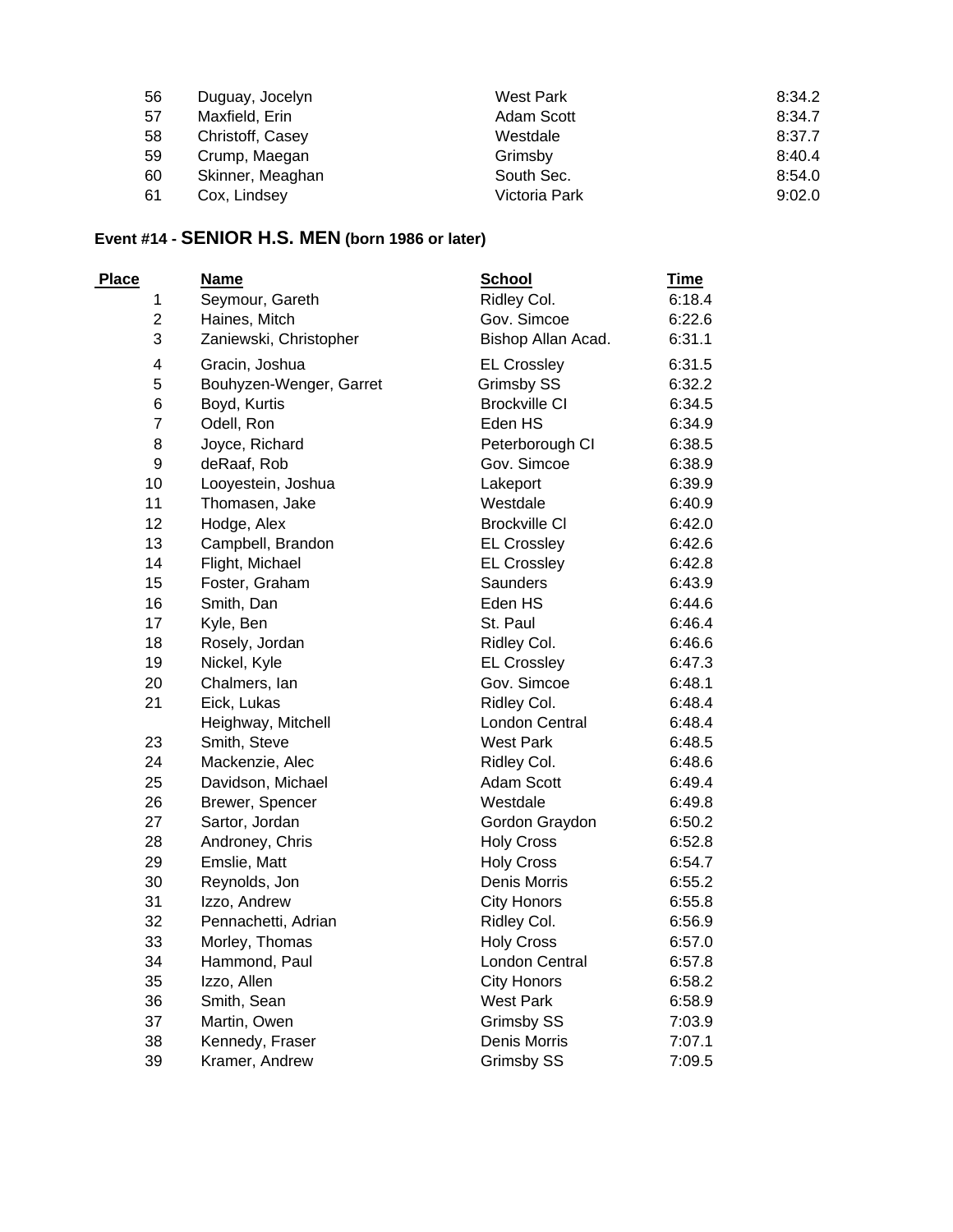| 40 | Clarke, Evan       | Ridley Col.        | 7:09.8 |
|----|--------------------|--------------------|--------|
| 41 | Goertzen, Alex     | Niagara Dist.      | 7:12.3 |
| 42 | Derwinsky, James   | <b>EL Crossley</b> | 7:17.5 |
| 43 | Christian, Jaime   | London Central     | 7:19.1 |
| 44 | Tchijov, Alex      | Ridley Col.        | 7:19.6 |
| 45 | Coyne, Francis     | <b>City Honors</b> | 7:19.7 |
| 46 | Amadio, Greg       | Ridley Col.        | 7:21.7 |
| 47 | Jones, Chas        | Oakridge           | 7:22.1 |
| 48 | Keddie, Ryan       | London Central     | 7:23.3 |
| 49 | Cohen, Mike        | Sir Winston        | 7:24.4 |
| 50 | Phelan, Nick       | St. Christopher    | 7:26.6 |
| 51 | Cain, Nathan       | London Central     | 7:27.1 |
| 52 | Lundy, James       | Niagara Dist.      | 7:29.7 |
| 53 | Wood, John         | AB Lucas           | 7:29.8 |
| 54 | Oseroff, Ben       | <b>City Honors</b> | 7:36.2 |
| 55 | Lillie, Isaac      | Niagara Dist.      | 7:39.4 |
| 56 | Green, Campbell    | <b>City Honors</b> | 7:45.3 |
| 57 | VanBrenik, Brennon | Saunders           | 7:45.8 |

#### **Event #15 - OPEN LTWT 165 lbs. MEN**

| <b>Place</b> | <b>Name</b>        | Club            | Time   |
|--------------|--------------------|-----------------|--------|
| 1            | Norton, Adam       | Don RC          | 6:38.8 |
| 2            | Sylvester, Cameron | U.W.O.          | 6:40.9 |
| 3            | Metcalf, Josh      | Queens U.       | 6:42.7 |
| 4            | Roos, Dominik      | McMaster U.     | 6:45.5 |
| 5            | Zeitz, Jeff        | Brock Univ.     | 6:46.2 |
| 6            | Demeo, Matt        | U.W.O.          | 6:45.6 |
| 7            | Gordon, Devin      | U.W.O.          | 6:47.2 |
| 8            | Schwarz, Shaun     | <b>U.W.O.</b>   | 7:01.1 |
| 9            | Stockdale, Liam    | McMaster U      | 7:07.5 |
| 10           | Forezli, Matt      | U.W.O.          | 7:09.6 |
| 11           | Theoret, Eric      | U.W.O.          | 7:14.1 |
| 12           | Leikermoser. Paul  | U T-Mississauga | 7:19.6 |

#### **Event #16 - OPEN LTWT 135 lbs. WOMEN**

| Place          | <b>Name</b>      | <b>Club</b>   | <b>Time</b> |
|----------------|------------------|---------------|-------------|
| 1              | Carryer, Allison | Brock Univ.   | 7:47.3      |
| $\overline{2}$ | Chrea, Bopha     | <b>UWO</b>    | 7:49.8      |
| 3              | Dayboll, Connie  | Queen Univ.   | 7:55.2      |
| 4              | Kerkhof, Lisa    | London RC     | 7:56.1      |
| 5              | Deery, Eileen    | U. W.O.       | 8:01.9      |
| 6              | Cooper, Nadine   | McMaster U.   | 8:02.0      |
| 7              | Serr, Adrienne   | Ryerson U     | 8:04.5      |
| 8              | Sauks, Jennifer  | U. of Toronto | 8:12.9      |
| 9              | Jessup, Renee    | U.W.O.        | 8:16.3      |
| 10             | Aubin, Sarah     | U.W.O.        | 8:17.2      |
| 11             | Thompson, Darcy  | U. of Toronto | 8:20.9      |
|                |                  |               |             |